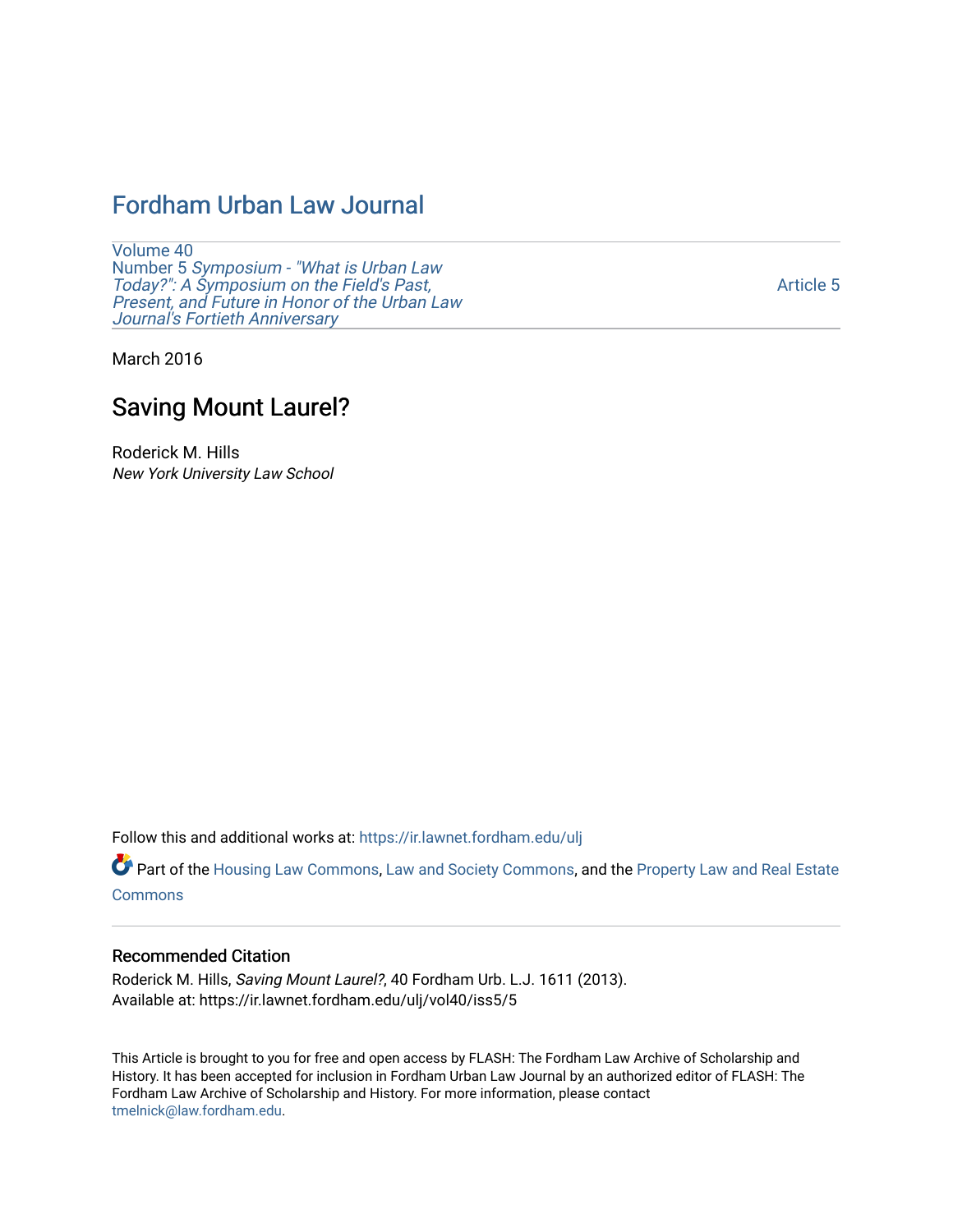Essay

Roderick M. Hills, Jr.\*

|                                                                     | .1612 |
|---------------------------------------------------------------------|-------|
| I. The Need for <i>Mount Laurel</i> : Municipal Collective Action   |       |
|                                                                     |       |
| II. The Problem with <i>Mount Laurel</i> : Informational Burdens of |       |
|                                                                     |       |
| III. A Solution to <i>Mount Laurel's</i> Problems? Focus on Zoning  |       |
|                                                                     |       |
| A. The Proposal: A Presumptive Ceiling on Zoning                    |       |
|                                                                     | 1628  |
| B. Comparing <i>Mount Laurel's</i> Fair Shares to a Ceiling on      |       |
|                                                                     |       |
| C. Implementing a Ceiling on Zoning Restrictiveness                 |       |
|                                                                     |       |
|                                                                     |       |

This is about getting Trenton the hell out of the business of telling people how many units they're supposed to have—some arbitrary, ridiculous formula that nobody could ever  $explain<sup>1</sup>$ 

– New Jersey Governor Chris Christie, on his efforts to dismantle the Mount Laurel doctrine

<sup>\*</sup> William T. Comfort III Professor of Law, New York University Law School. The author gratefully acknowledges the comments of Adam Gordon, staff attorney at the Fair Share Housing Center in New Jersey as well as the superlative research assistance provided by Andrew Neidhardt, NYU Class of 2014. The usual caveat that the commenter does not endorse and is not responsible for the errors contained herein applies with special force to Adam Gordon, who disagrees with much of what is contained in this Essay.

 <sup>1.</sup> Lisa Fleisher, Gov. Chris Christie Proposes Eliminating Affordable Housing Quotas, Fees, NJ.COM (May 13, 2010, 9:07 PM), http://www.nj.com/news/index.ssf/ 2010/05/gov\_chris\_christie\_proposes\_el.html.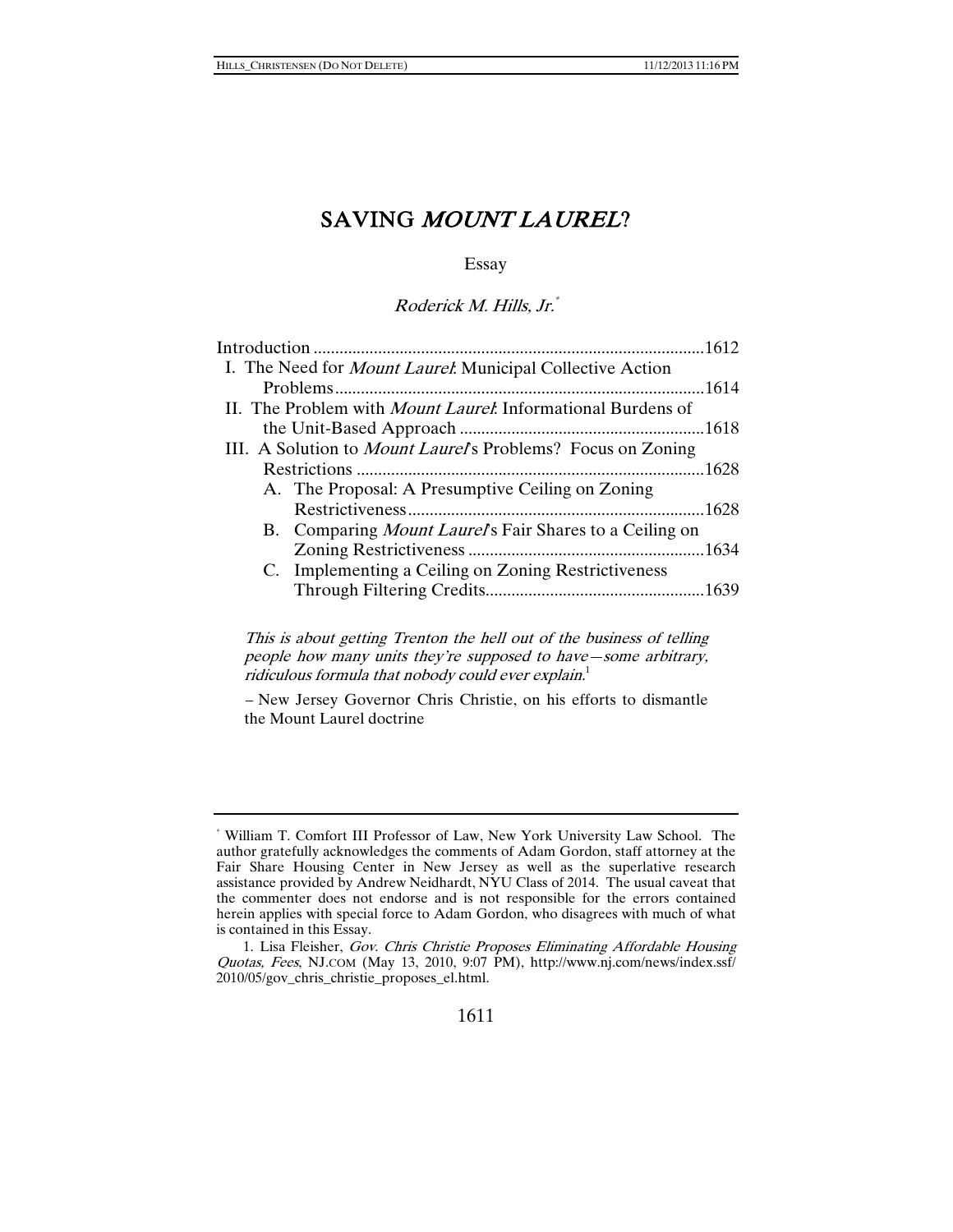#### **INTRODUCTION**

Mount Laurel is in trouble—again. But has there ever been a time when this statement has not been true? The Mount Laurel doctrine seems perennially hovering on the brink of extinction. It was surrounded by controversy when it was finally made effective with a "builder's remedy" in  $1983$ , and it barely survived its transition to statutory implementation in the form of the New Jersey Fair Housing Act in 1985. Both Governors James McGreevey, a Democrat, and Chris Christie, a Republican, made open war on it.<sup>3</sup> Governor Christie has gone so far as to attempt to abolish by executive order the Council on Affordable Housing (COAH), Mount Laurel's statutorily created guardian.<sup>4</sup> COAH itself has attempted to weaken the doctrine with a "growth share" definition of the "fair share" obligation that the New Jersey appellate division has ruled illegally weak. $5$ 

Yet Mount Laurel stubbornly draws breath, albeit on life support: Despite the important constituencies in New Jersey that would like to pull the plug, there are other constituencies that stop the euthanizing of the doctrine. The State Assembly, controlled by Democrats with leadership from New Jersey's impoverished cities, has refused to let Governor Christie gut the doctrine with his own version of "growth share,"6 and the New Jersey state courts doggedly resist Governor Christie's efforts to dismantle COAH or municipalities' "fair share" obligation. $<sup>7</sup>$ </sup>

It is an oddity when a legal doctrine cannot settle down to a comfortable middle age after thirty years of turmoil. One might impatiently say about Mount Laurel what Oscar Wilde's Lady

 <sup>2.</sup> On the controversy associated with the "builder's remedy," see John M. Payne, Reconstructing the Constitutional Theory of Mount Laurel II, 3 WASH. U. J.L. & POL'Y 555, 563–64 (2000).

<sup>3.</sup> See, e.g., Alan Mallach, The Mount Laurel Doctrine and the Uncertainties of Social Policy in a Time of Retrenchment, 63 RUTGERS L. REV. 849, 852, 855 (2011) (on the opposition of James McGreevey and Chris Christie to *Mount Laurel*).

<sup>4.</sup> See Salvador Rizzo, N.J. Supreme Court Blocks Christie's Plan to Abolish Affordable-Housing Agency, NJ.COM (July 10, 2013), http://www.nj.com/politics/ index.ssf/2013/07/nj\_supreme\_court\_blocks\_christies\_plan\_to\_abolish\_affordablehousing\_agency.html.

<sup>5</sup>. See In re Adoption of N.J.A.C. 5:94 & 5:95 by the N.J. Council on Affordable Hous., 914 A.2d 348, 363–64 (N.J. Super. Ct. App. Div. 2007) [hereinafter In re Adoption of 5:94 & 5:95].

<sup>6</sup>. See Mallach, supra note 3, at 857–58.

<sup>7</sup>. See, e.g., In re Plan for Abolition of Council on Affordable Hous., 70 A.3d 559 (N.J. 2013).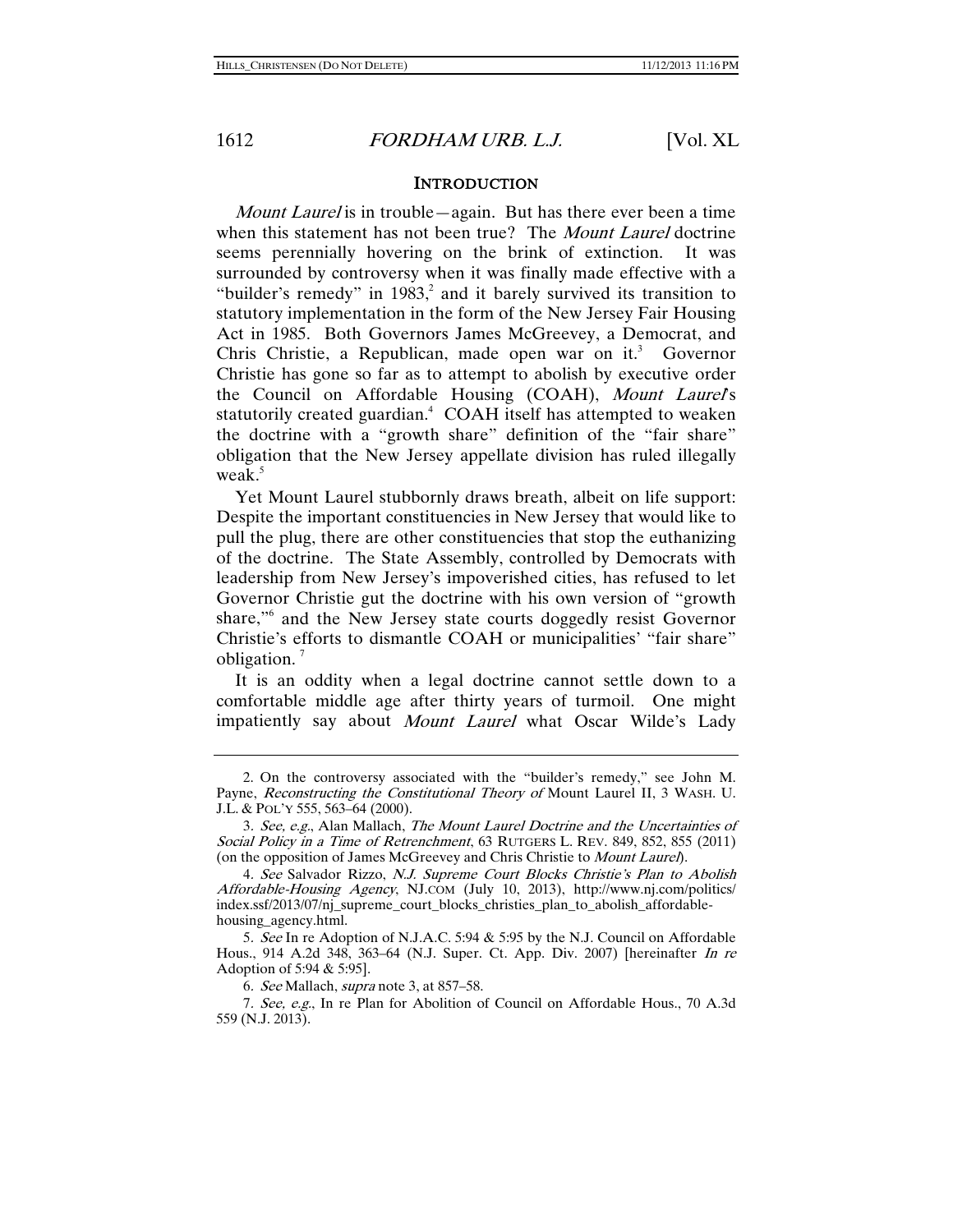Bracknell said about Algernon's fictional friend Bunbury in The Importance of Being Earnest. "It is high time that [Mount Laurel] made up [its] mind whether [it] is going to live or to die. This shillyshallying with the question is absurd."<sup>8</sup>

Why cannot *Mount Laurel* make up its mind whether it is going to live or die? The dilemma arises from *Mount Laurel's* serving a genuine need in a clumsy way. On one hand, as I explain in Part I, the doctrine helps New Jersey's 566 municipalities and townships overcome collective action problems that otherwise might excessively impede an adequate supply of housing.<sup>9</sup> On the other hand, the specific design of the doctrine—in particular, the assignment of specific numbers of housing units to particular municipalities undermines the doctrine's effectiveness as a device for overcoming these collective action problems. As I suggest in Part II, this "unitbased" rule—that is, a rule that assigns housing units to particular jurisdictions—places extraordinary informational burdens on judges and bureaucrats, because such a rule forces public officials to do the job of siting housing, a task usually reserved for housing markets rather than  $law$ <sup>10</sup> Because the data and siting criteria are so controversial, unit-based doctrines invite maximum homeowner resistance, as each suburban and rural jurisdiction vies with each other to skew the contestable formulae in their own favor. Inner-ring suburbs, for instance, will want to emphasize "buildable land," as a factor for siting affordable housing, while rural townships will want to encourage infill and redevelopment. This bureaucratic and legislative infighting reproduce the very collective action problem that *Mount* Laurel was supposed to solve. In this sense, *Mount Laurel* has created, in Governor Christie's pungent phrase, "some arbitrary, ridiculous formula that nobody could ever explain," because the Mount Laurel formula does not reassure each homeowner that they are being treated fairly—a major point of any "fair share" doctrine.

In Part III, I will suggest that these informational burdens and, less confidently, the political controversy, might be mitigated by supplementing or even replacing Mount Laurel's unit-based rule with a doctrine targeting zoning restrictions.<sup>11</sup> In particular, I will suggest

 <sup>8.</sup> OSCAR WILDE, THE IMPORTANCE OF BEING EARNEST 13 (Kenneth McLeish et al. eds., Nick Hern Books 1995) (1898).

<sup>9</sup>. See infra Part I.

<sup>10</sup>. See infra Part II.

<sup>11</sup>. See infra Part III.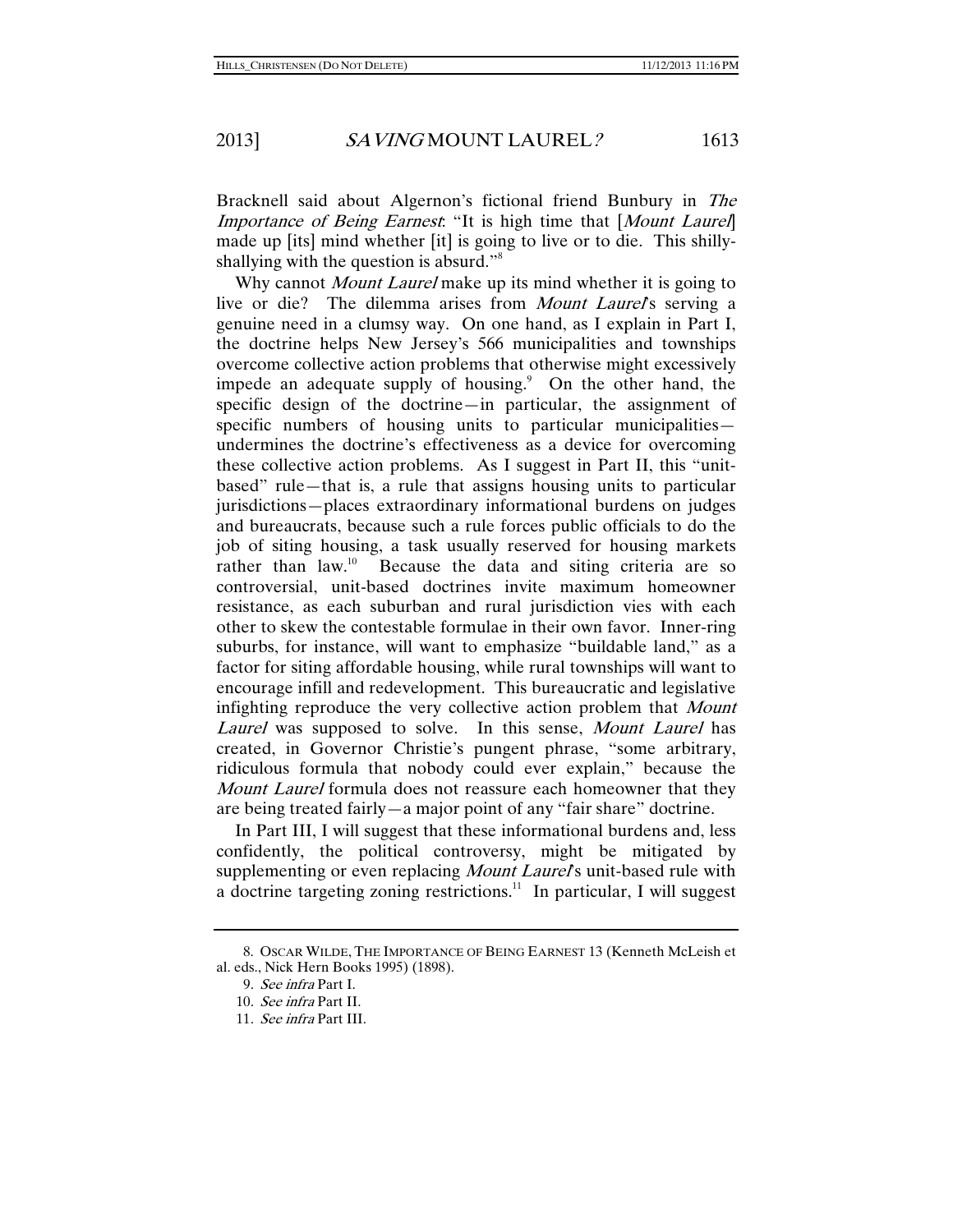that state law might impose on every municipality a minimum zoned residential density to eliminate excessive restriction of multi-family and other forms of "least-cost housing"—that is, housing that uses the smallest marketable amount of land and materials to construct. The point of this density requirement would not be to second-guess housing markets by siting units in particular jurisdictions, but instead to create a sufficient reserve of zoning entitlements so that builders could decide where housing could be most profitably produced in response to consumer demand. By removing regulatory barriers to housing supply, this revised doctrine would alleviate the problem of housing affordability without dictating to the market where housing ought to be located. Using "anti-snob zoning" statutes in Massachusetts, Connecticut, and Rhode Island as rough models, I will suggest that Mount Laurel might face less opposition if it focused less on fixing the precise number of units to be allocated to each municipality and more on forcing municipalities to justify the exorbitant quantities of land that they require per dwelling unit.

#### I. THE NEED FOR MOUNT LAUREL: MUNICIPAL COLLECTIVE ACTION PROBLEMS

Consider, first, how "affordable housing"—meaning, for the purposes of this Essay, housing priced at less than the price of the median residential structure in the municipality where the housing is located—gives rise to a collective action problem. The problem arises from a conflict between affordable housing's local costs and regional benefits. On the one hand, affordable housing imposes uncertain local fiscal, political, and social costs on municipalities that host it. The fiscal cost results from affordable housing's being liable for lower ad valorem property taxes than the median structure, allowing the former's occupants to consume the same level of services for a lower tax price than that paid by the occupants of median-valued housing. This effective redistribution of wealth from high-valued to low-valued property will be capitalized into the price of both, raising the price of the latter, lowering the price of the former, and reducing the tax revenue available to both for local services.12 The political cost arises from correlation of tastes for local public goods with income. Assuming that services like parks and recreation, education, and

<sup>12.</sup> Stephen M. Calabrese et al., Inefficiencies from Metropolitan Political and Fiscal Decentralization: Failures of Tiebout Competition, 79 REV. ECON. STUD. 1081, 1102–04 (2012).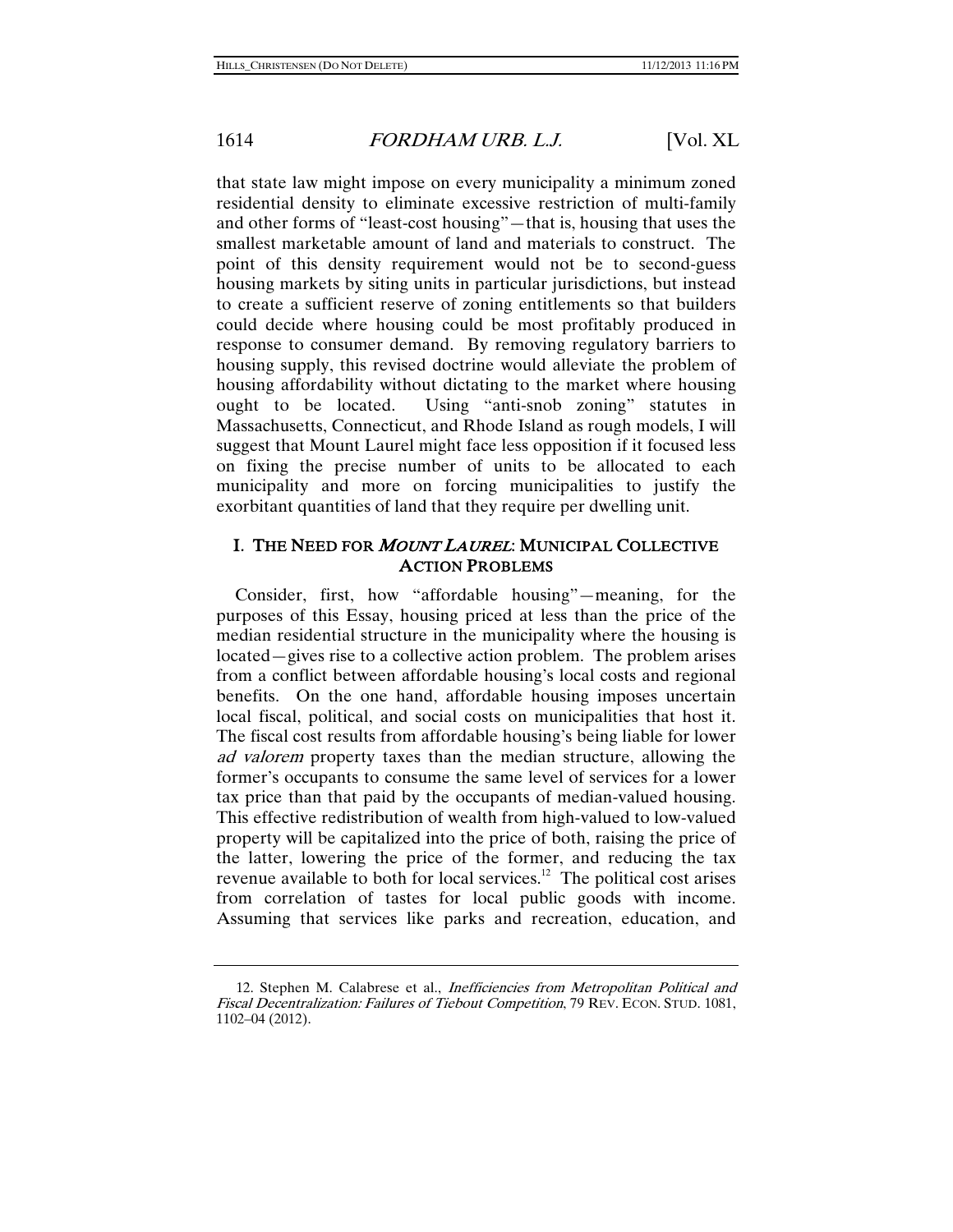environmental enhancement are normal goods, demand should rise with income, leading to conflicts between different socio-economic groups about their local government's spending priorities. Economic heterogeneity leads to ideological heterogeneity, which, in turn, leads to fights that undermine the trust needed for political cooperation.<sup>13</sup> Finally, affordable housing can have social costs to the extent that it is occupied by very poor households with unstable family structures; both crime and low educational achievement are correlated with either concentrated poverty of a neighborhood or parental instability associated with such poverty.<sup>14</sup>

Exclusionary zoning is a rational way for individual municipalities to reduce the risks of these fiscal, political, and social costs. By requiring residents to purchase an identically valued structure on which a uniform tax rate is levied, such zoning transforms the *ad* valorem property tax into a lump-sum fee, insuring that each resident pays the same amount in taxes, receives the same package of services, and thereby reveals by their migration to the municipality that they value the services at the taxes charged.<sup>15</sup> Uniformity of housing type promotes uniformity of income and, thus, uniformity of demands for social services. The exclusion of poor households is also a heartless but effective way for higher-income groups to insulate themselves from the social costs of poverty.

<sup>13</sup>. See DAVID E. CAMPBELL, WHY WE VOTE: HOW SCHOOLS AND COMMUNITIES SHAPE OUR CIVIC LIFE 50–75 (2006) (describing relationship between ideological homogeneity and social trust); MARION ORR, BLACK SOCIAL CAPITAL: THE POLITICS OF SCHOOL REFORM IN BALTIMORE, 1986–1998, at 140–41 (1999) (describing how inter-ethnic strife distracted from Baltimore schools' educational mission); Robert D. Putnam, E Pluribus Unum: Diversity and Community in the Twenty-First Century, 30 SCANDINAVIAN POL. STUD. 137, 142–43 (2007) (describing relationship between ideological homogeneity and social trust).

<sup>14.</sup> Compare Robert J. Sampson, Crime and Public Safety: Insights from Community-Level Perspectives on Social Capital, in SOCIAL CAPITAL AND POOR COMMUNITIES 89 (Susan Saegert et al. eds., 2001) (arguing that concentrated poverty within a neighborhood leads to higher crime and lower educational achievement), with Philip Orepoulos, The Long-Run Consequences of Living in a Poor Neighborhood, 118 Q.J. ECON. 1533 (2003) (arguing that poverty of household rather than neighborhood leads to crime and lower educational achievement). On the effects of parental instability and single-parent households on child welfare and behavior problems, see Terry-Ann Craigie et al., Fragile Families and Child Wellbeing, 20 FUTURE OF CHILD. 87 (2010).

 <sup>15.</sup> Bruce W. Hamilton, Zoning and Property Taxation in a System of Local Governments, 12 URB. STUD. 205, 207 (1975). Calabrese, Epple and Romano suggest that household heterogeneity and lot-size heterogeneity will likely persist even with exclusionary zoning. Calabrese et al., *supra* note 12, at 1109.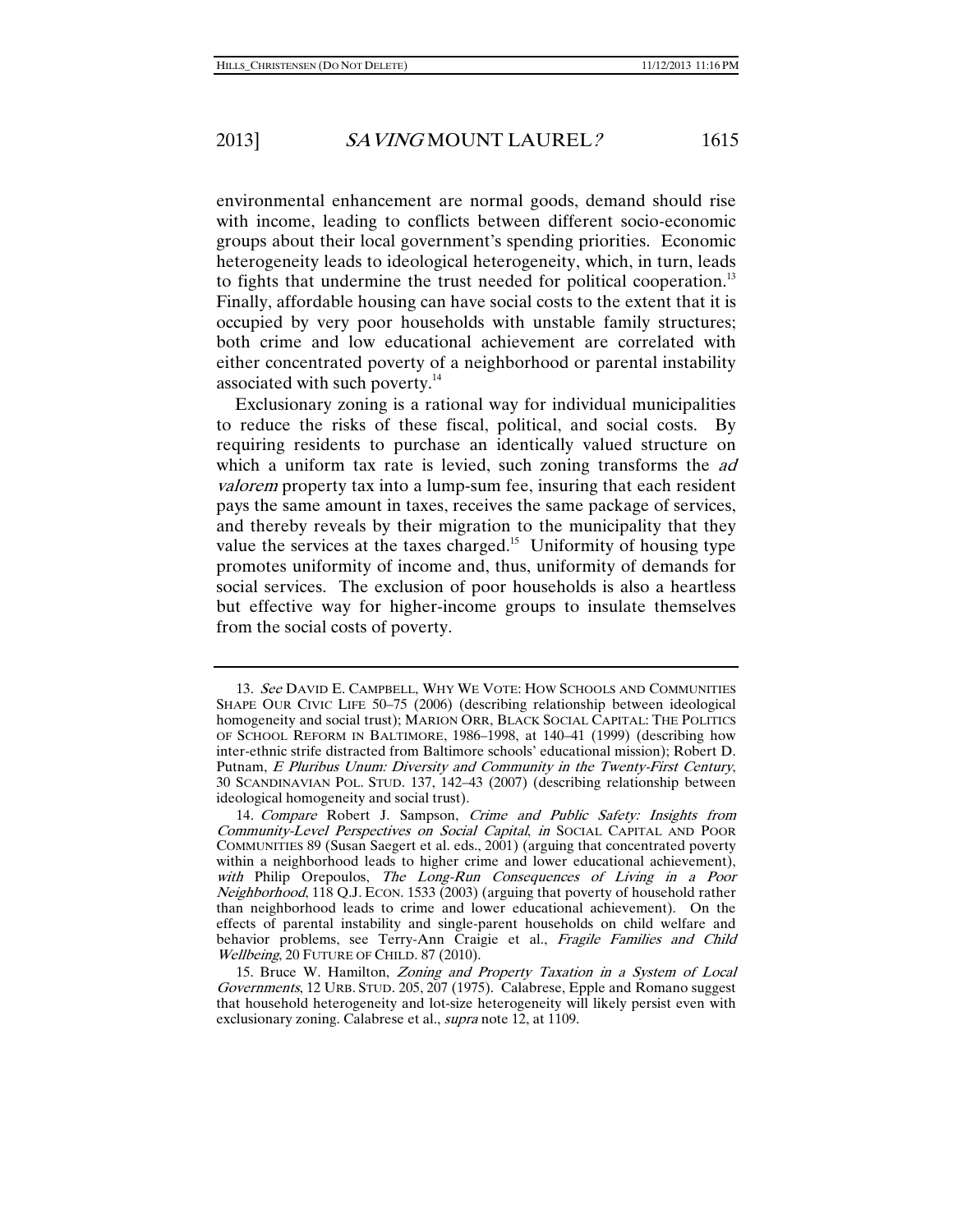The solution of exclusion, however, has regional costs that individual municipalities are likely to discount or ignore. The coexistence of households with different incomes can produce benefits for all income groups—jobs for poorer households, workers for richer municipalities, and various agglomeration benefits from denser housing that permits multiple employers to locate in the same community.16 Low-income households can avoid neighborhood violence and increase their income and employment by residing in a community with higher median household income.<sup>17</sup> Moreover, lowincome households can gain these benefits at little cost to the neighbors if the number of affordable dwelling units is small. Consider, for instance, Ethel R. Lawrence Homes (ERLH), the residential development built as a result the original Mount Laurel litigation. ERLH contains only 140 dwelling units, $^{18}$  a tiny number compared to Mount Laurel Township's 18,249 dwelling units reflected in the 2010 census.<sup>19</sup> Len Albright, Elizabeth Derickson, and Douglas Massey found ERLH had no effect on Mount Laurel's crime, property values or taxes when Mount Laurel was compared to

http://papers.ssrn.com/sol3/papers.cfm?abstract\_id=1865231.

 <sup>16.</sup> See David Schleicher, The City as a Law and Economic Subject, 2010 U. ILL. L. REV. 1507, 1507 on the tension between sorting households based on their preference for local public goods and agglomerating different sorts of firms together to produce beneficial interaction among them. See id. at 1529 for a discussion of the tension between sorting households based on their preference for local public goods and agglomerating different sorts of firms together to produce beneficial interaction among them.

 <sup>17.</sup> Douglas S. Massey, Lessons from Mount Laurel: The Benefits of Affordable Housing for All Concerned, POVERTY & RACE RES. ACTION COUNCIL (May/June 2012),

http://prrac.org/full\_text.php?item\_id=13429&newsletter\_id=123&header=Current% 20Projects. Len Albright, Elizabeth Derickson, and Douglas Massey found that the occupants of Ethel Lawrence Homes reaped substantial benefits from living in Mount Laurel in terms of higher employment, less exposure to violence, greater total income, and lower rates of welfare dependency when compared to similar residents in communities with a larger share of low-income households. Len Albright et al., Do Affordable Housing Projects Harm Suburban Communities? Crime, Property Values, and Property Taxes in Mt. Laurel, New Jersey 27–28 (June 15, 2011) (unpublished manuscript), available at at

<sup>18.</sup> See Ethel R. Lawrence Homes, FAIR SHARE HOUS. DEV., http://fairsharedevelopment.org/housing/development/ethel-lawrence/ (last visited Sept. 16, 2013).

<sup>19</sup>. Profile of General Population and Housing Characteristics, Mount Laurel Township, Burlington County, New Jersey, U.S. CENSUS BUREAU, http://factfinder2.census.gov/faces/nav/jsf/pages/community\_facts.xhtml#none (search "Mount Laurel Township, Burlington County, New Jersey"; then follow "Housing" hyperlink) (last visited Sept. 16, 2013).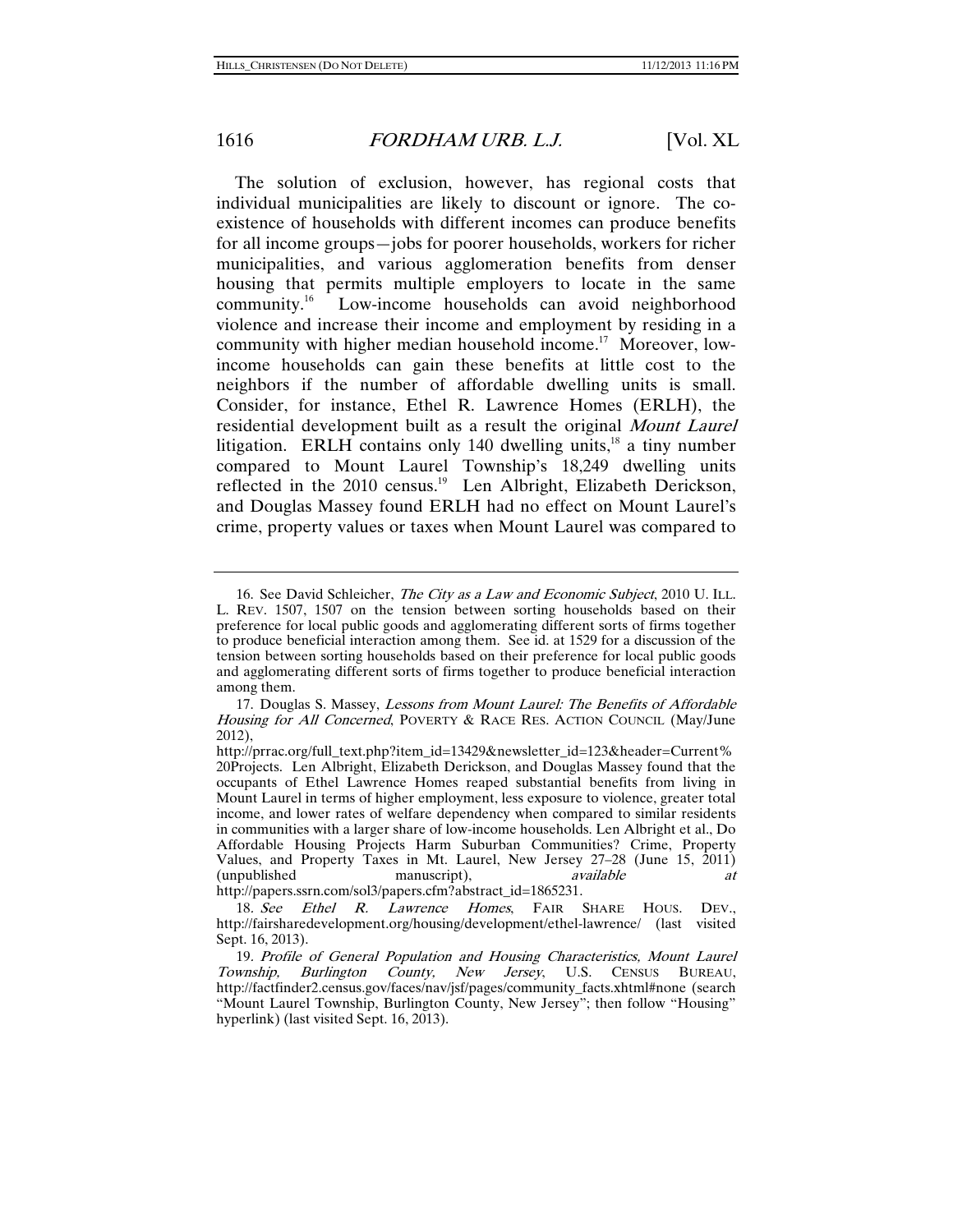a matched set of neighboring townships.<sup>20</sup> Indeed, in a survey conducted by Massey and his colleagues, one-third of the neighbors did not even know affordable housing existed in the neighborhood, and, among those who did know, only forty percent could successfully name the project. $^{21}$ 

Individual municipalities will often ignore these benefits of affordable housing. Each municipality does not internalize the benefits that their affordable housing confers on neighboring employers, because the employees who work for neighboring municipalities' employers can take advantage of such housing even if those employees cross a municipal border when commuting to work.<sup>22</sup> A similar incentive for free-riding arises among affluent communities with altruistic preferences. Even if each wealthy community wanted low-income households to benefit from integrated schools and residential markets, they would nevertheless have an incentive to free-ride off of neighboring communities' efforts to provide these benefits. The collective problem is exacerbated by uncertainty. A small amount of affordable housing might be costless—but how small is small enough? Neighbors whose largest investment consists of the down payment on their owner-occupied home are likely to be riskaverse in calculating the safe number of dwelling units.<sup>23</sup> This anxiety about setting the number of dwelling units too high is exacerbated by the collective action problems faced by individual households trying to anticipate whether their neighborhood's social-economic composition will rapidly change because their neighbors will sell. $^{24}$ 

 <sup>20.</sup> Albright et al., supra note 17, (manuscript at 27).

 <sup>21.</sup> Massey, supra note 17.

<sup>22.</sup> See WILLIAM A. FISCHEL, Political Structure and Exclusionary Zoning: Are Small Suburbs the Big Problem?, in FISCAL DECENTRALIZATION AND LAND POLICIES 111, 130–31 (Gregory K. Ingram & Yu-Hung Hong eds., 2008).

<sup>23.</sup> See WILLIAM A. FISCHEL, THE HOMEVOTER HYPOTHESIS: HOW HOME VALUES INFLUENCE LOCAL GOVERNMENT TAXATION, SCHOOL FINANCE, AND LAND-USE POLICIES 8–10, 268–69 (2001).

 <sup>24.</sup> For Thomas Schelling's classic account of how individual households face a collective action problem in determining whether a neighborhood will maintain an ideal racial or social composition, see Thomas C. Schelling, A Process of Residential Segregation: Neighborhood Tipping, in RACIAL DISCRIMINATION IN ECONOMIC LIFE 157 (Anthony H. Pascal ed., 1972). For evidence that fear of neighborhood unraveling continues to make stable racial integration challenging, see INGRID GOULD ELLEN, SHARING AMERICA'S NEIGHBORHOODS: THE PROSPECTS FOR STABLE RACIAL INTEGRATION (2000).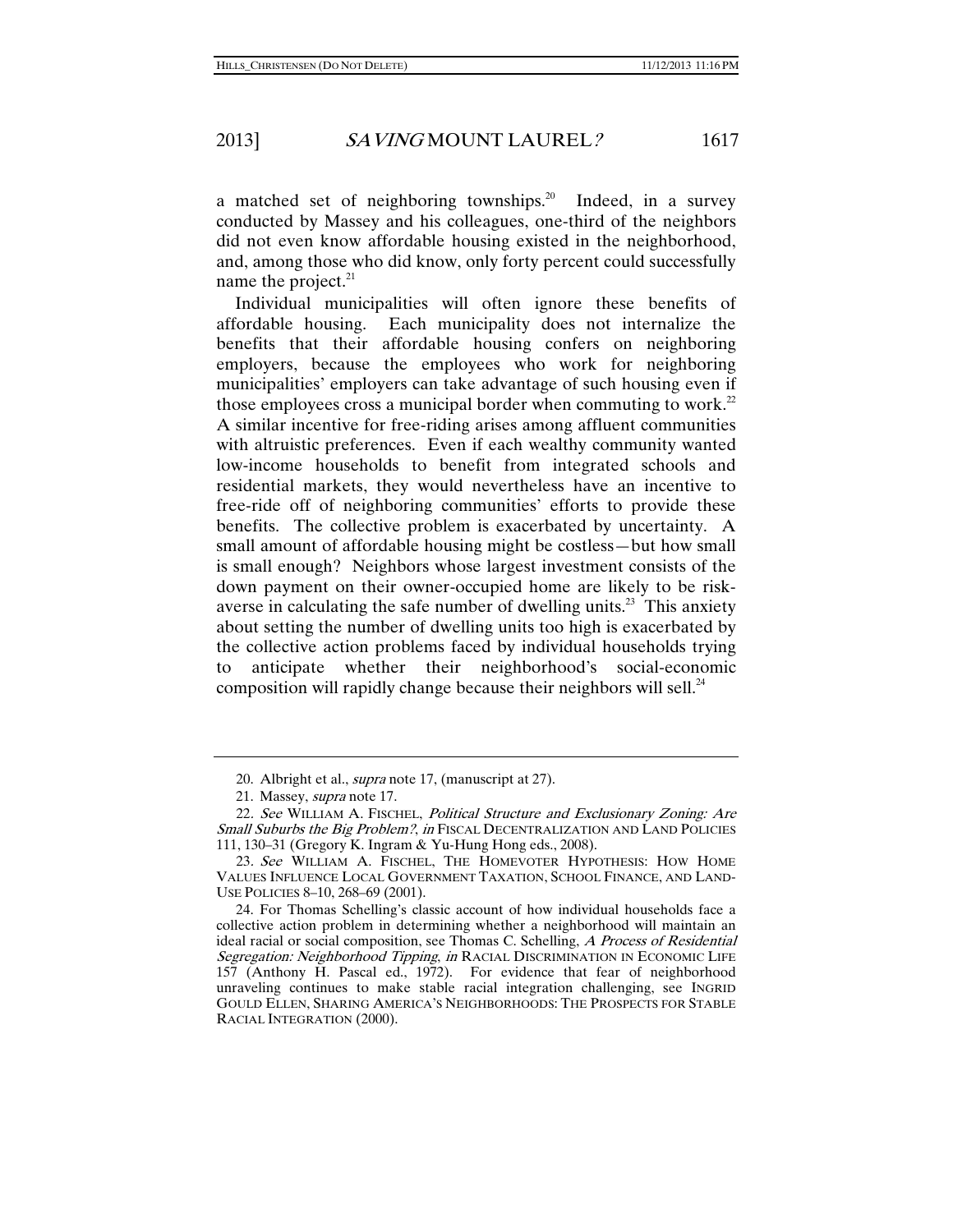Each municipality is, therefore, trapped in a prisoner's dilemma in which it is always rational to exclude affordable housing regardless of whether neighboring municipalities host such housing (in which case exclusive communities will reap the regional benefits without the attendant local risks) or exclude it (in which case exclusive communities will avoid being the sole site for the region's affordable housing).

### II. THE PROBLEM WITH MOUNT LAUREL: INFORMATIONAL BURDENS OF THE UNIT-BASED APPROACH

Given the strategic bind in which each municipality finds itself when it tries to accommodate affordable housing, one might think that Mount Laurel would be welcomed by the suburbs as a way of freeing them from the risk of bearing a disproportionate share of lowincome households. Moreover, because the effects of housing heterogeneity could be anticipated by homebuyers, *Mount Laurel* can perform this coordinating function with a very modest redistribution of wealth. While buyers of more expensive structures could be expected to bid less as a result of Mount Laurel, buyers of cheaper structure would bid more, anticipating good services at the cost of a lower tax bill.<sup>25</sup> The redistributive effect of *Mount Laurel* is The redistributive effect of *Mount Laurel* is dampened not only by the magic of capitalization but also by the New Jersey Appellate Division's moderation in pursuit of equality, such as the court's exclusion of cost-burdened households from the definition of "present regional need" for affordable housing.<sup>26</sup>

Yet *Mount Laurel* and its implementation through the New Jersey Fair Housing Act have attracted apparently endless suburban anger

 <sup>25.</sup> Bruce W. Hamilton, Capitalization of Intrajurisdictional Differences in Local Tax Prices, 66 AM. ECON. REV. 743 (1976).

 <sup>26.</sup> The COAH's "second round" rules excluded "cost-burdened" households meaning low- and moderate-income households paying more than fifty percent of their gross income on housing—from the definition of "present regional need," thereby substantially lowering the total number of housing units that each region would have to supply. Given that overcrowded housing counts as part of this "present need," the exclusion of cost-burdened household might seem to be irrational, because a cost-burdened household could convert to an overcrowded household simply by spending less on rent and more on food, clothing, and transportation. The Appellate Division upheld COAH's definition, however, on the prudential ground that otherwise the number of affordable units required to meet present need would be too large. In re Adoption of 5:94  $&$  5:95, supra note 5, at 369 (noting that 636,000 households were cost-burdened, requiring 260,000 new marketrate units to be constructed per decade with twenty percent set aside as affordable units).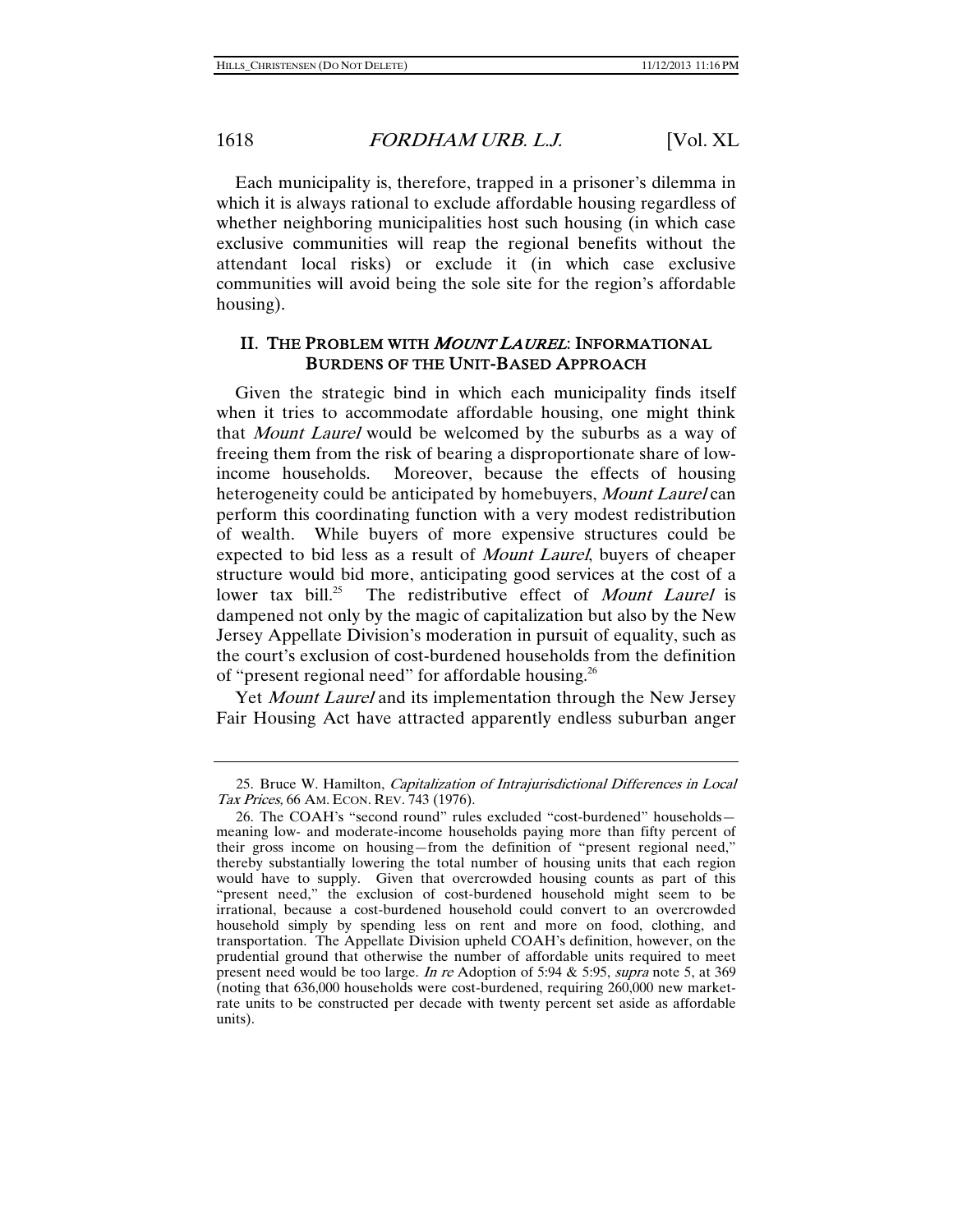from the moment Chief Justice Wilentz imposed the "builder's remedy" to make *Mount Laurel* effective.<sup>27</sup> Why the fuss, when the doctrine seems to help the protesting municipalities escape from a collective action dilemma?

I suggest that *Mount Laurel's* effort to assign specific numbers of housing units to particular jurisdictions—what I call a "unit-based" approach to exclusionary zoning – creates problems for the doctrine. This unit-based approach creates two difficulties that make the doctrine inspire political controversy. First, as a pragmatically empirical matter, the unit-based approach places heavy informational burdens on public officials that they cannot easily discharge to the satisfaction of politicians. Second, the unit-based approach takes the focus off policies that municipalities fully control—the restrictiveness of their zoning rules—and instead concentrates on housing production and price, policy outcomes that are mostly the product of household wealth and consumer demand outside of municipal power. Such a refocusing on bad private economic conditions (poverty and high land rents from escalating private demand) naturally gives rise to the question: "Why are municipalities being charged with the duty of banishing poverty?" It makes more sense to focus instead on the question, "why are municipalities exacerbating poverty with overly restrictive land-use rules?"

The first complaint against unit-based approaches is familiar not only from statements by *Mount Laurel's* critics but also those of its supporters. As the late Professor John Payne observed, the formulae used to implement *Mount Laurel* "became almost impossible to explain succinctly to lay audiences."<sup>28</sup> David Kinsey essentially restated Governor Christie's criticism of Mount Laurel more diplomatically when Kinsey wrote that the unit-based approach (or what Kinsey called "the formulaic approach") "produced confusion and cynicism due to its complexity and opacity, and consequently failed to rally the political support needed to sustain an unpopular,

 <sup>27.</sup> S. Burlington Cnty. NAACP v. Mount Laurel, 456 A.2d 390, 452–53 (N.J. 1983). Southern Burlington is frequently cited as Mount Laurel II. E.g., John M. Pyane, Politics, Exclusionary Zoning and Robert Wilentz, 49 RUTGERS L. REV. 689, 689 n.1 (1997). On the ineffectiveness of Mount Laurel prior to the builder's remedy—basically, a writ of mandamus entitling the plaintiff to a building permit and the suburban outrage that the builder's remedy provoked, see DAVID L. KIRP ET AL., OUR TOWN: RACE, HOUSING AND THE SOUL OF SUBURBIA, 85–92, 121–27 (1995).

 <sup>28.</sup> John M. Payne, The Paradox of Progress: Three Decades of Mount Laurel Doctrine, 5 J. PLAN. HIST. 126, 132 (2006).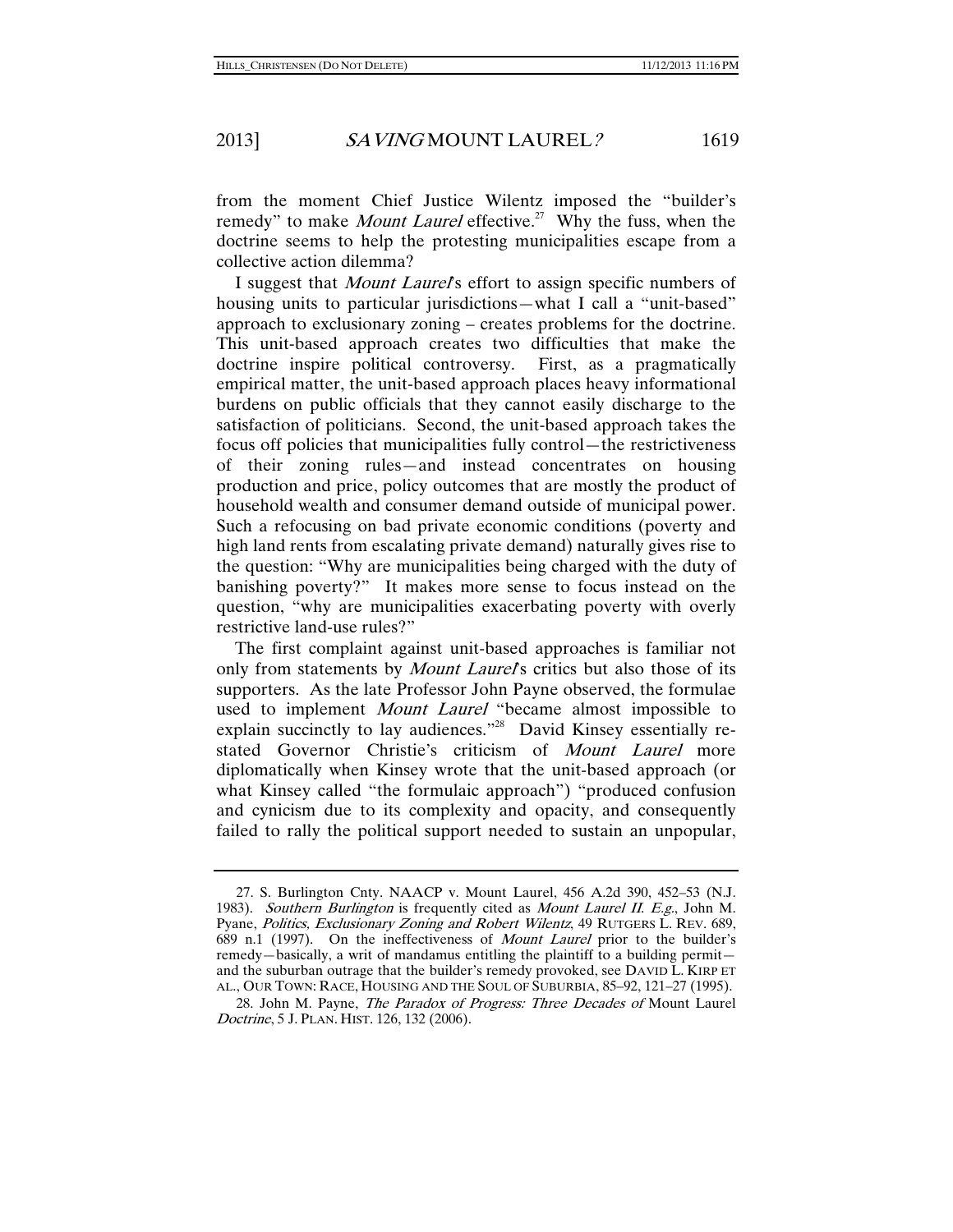judicially driven policy that interfered with local land use prerogatives."<sup>29</sup>

COAH's initial effort to carry out a unit-based approach to Mount Laurel took the form of rules implementing the New Jersey Fair Housing Act, $30$  rules largely based on the formulae devised in turn by the three "*Mount Laurel* judges" selected by Chief Justice Wilentz<sup>31</sup> in particular, Justice Serpentelli's decision in AMG Realty Co. v. Township of Warren.<sup>32</sup> This AMG Realty formula bases municipal fair shares on each municipality's share of a region's buildable land, employment, regional income, and substandard housing.<sup>33</sup> The data required by this multi-factored assignment of units to places is enormous, including (in Kinsey's catalogue) "journey-to-work patterns existing housing quality . . . housing rehabilitation, household income, population projections, headship rates, household formation projections, housing price filtering, residential conversions, housing demolitions, equalized nonresidential property valuation (ratables), and undeveloped land."34

Aside from this voracious appetite for disputable data, AMG Realty's criteria contain contestable policy assumptions about where housing ought to be located, assumptions that neither the courts nor COAH have bothered to defend. Why, for instance, base fair shares of housing on the municipality's share of buildable land in a region? Demolition and vertical construction obviously allow a built-out municipality to increase its residential densities. Building denser structures in municipalities with less land might make more sense than spreading out low-density developments in more rural areas. AMG Realty implicitly assumes without comment, however, that the existing low-density use of parcels can trump the need for affordable housing. Low-density suburban jurisdictions like Cherry Hill, which contains only 1.7 dwelling units per acre, exploit this vacant land

<sup>29.</sup> David N. Kinsey, *The Growth Share Approach to* Mount Laurel *Housing* Obligations: Origins, Hijacking, and Future, 63 RUTGERS L. REV. 867, 869 (2011).

 <sup>30.</sup> For COAH's basic method for calculating municipal "fair shares" under its "first round" and "second round" of rules, see N. J. ADMIN. CODE 5 § 93-2.1 (2001).

 <sup>31.</sup> The three judges and their formulae were Steven Skillman, who wrote Countryside Props. v. Mayor and Council of Ringwood, 500 A.2d 767, 769 (N.J. Super. Ct. Law Div. 1984); L. Anthony Gibson, who wrote Van Dalen v. Washington Twp., 500 A.2d 776, 779–80 (N.J. Super. Ct. Law Div. 1984); and Eugene Serpentelli, who wrote AMG Realty Co. v. Twp. of Warren, 504 A.2d 692, 727 (N.J. Super. Ct. Law Div. 1984).

<sup>32</sup>. AMG Realty, 504 A.2d at 727.

<sup>33</sup>. See generally AMG Realty, 504 A.2d 692.

 <sup>34.</sup> Kinsey, supra note 29, at 869.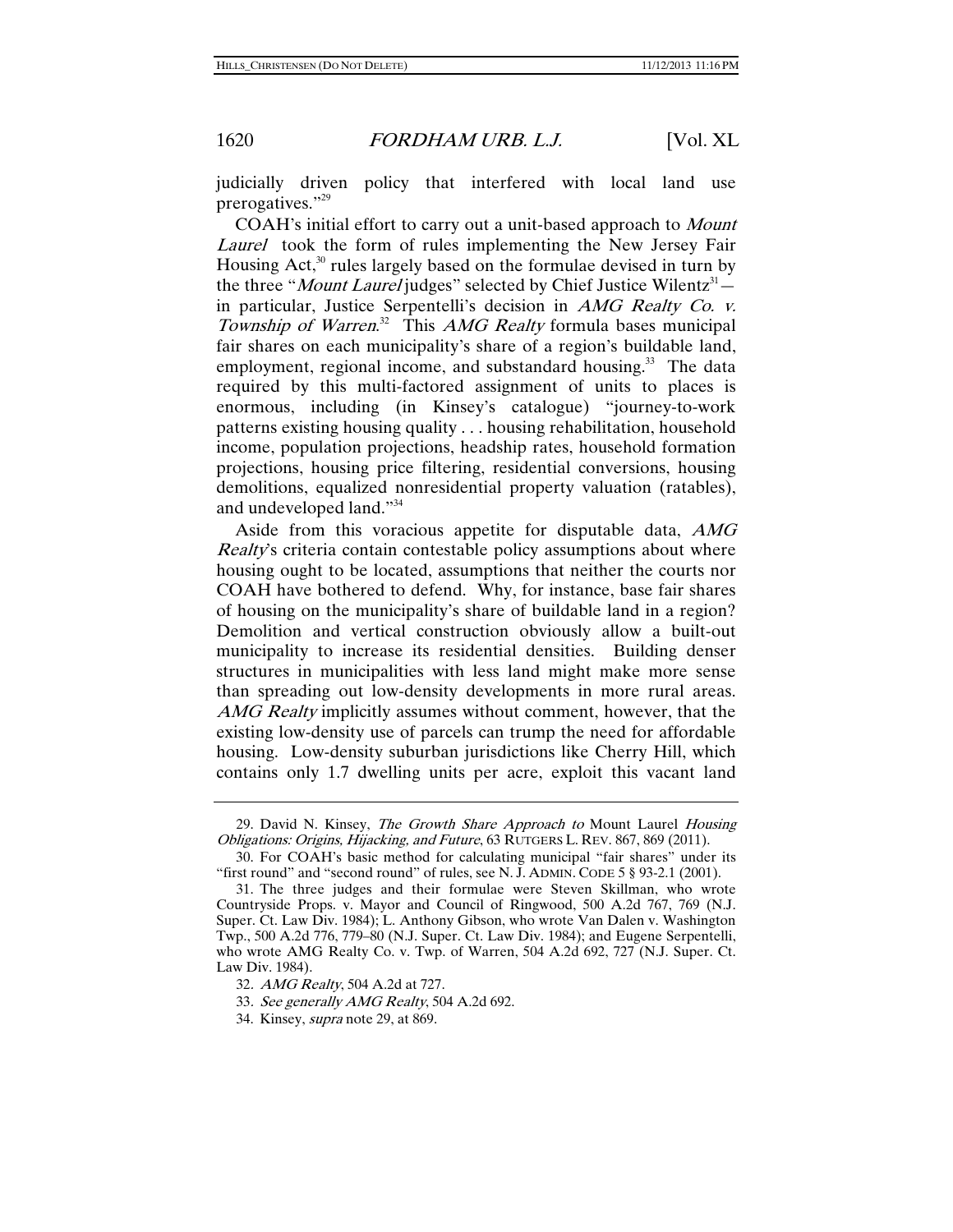factor to reduce their "fair share" on the ground that their territory is already occupied by detached single-family homes—as if, somehow, a multi-family structure cannot replace an existing low-density or nonresidential building.<sup>35</sup> By contrast, the *AMG Realty* formula originally did not directly consider each municipality's share of the regional property tax base in calculating fair shares, an omission that seems puzzling given that *Mount Laurel* was expressly designed to counteract municipal incentives to exclude housing for fiscal reasons.<sup>36</sup> (Share of regional employment, which *AMG Realty* does include in its "fair share" formula, constitutes only an imperfect proxy for tax base, given that some employers—non-profit universities and government, for instance—are tax-exempt). Again, neither  $AMG$ Realty nor Mount Laurel explains this decision.

Because the data selected as relevant by *AMG Realty* is so dense, courts and bureaucrats must rely on crude proxies, slight modifications of which can have dramatic effects on the number of affordable units that a jurisdiction is obliged to host. Consider, for instance, COAH's varying definitions of "substandard housing": in its Second and Third Rounds of rules, COAH relied on different census proxies<sup>37</sup> to define "substandard housing" that radically reduced the present need for housing from  $60,281$  units<sup>38</sup> to 24,847 units.<sup>39</sup> As one would expect, the appellate division largely upheld these changes based on deference to "COAH's broad discretion in selecting an

<sup>35</sup>. See CHERRY HILL TWP. PLANNING BD., MASTER PLAN 2003, at 190, 202 (2003), available at http://www.cherryhill-nj.com/DocumentCenter/Home/View/437.

 <sup>36.</sup> The omission of tax base share was remedied in 1993. See Substantive Rules of The New Jersey Council on Affordable Housing for the Period Beginning June 6, 1994, N.J. ADMIN. CODE § 5:93 (2011).

 <sup>37.</sup> COAH's second round rules used seven "surrogates" from the 1990 Census to approximate the number of deficient or dilapidated housing units, with two proxies indicating a deficient unit. The seven surrogates were  $(1)$  units built prior to 1940;  $(2)$ overcrowded units, that is, units having 1.01 or more persons per room; (3) inadequate plumbing; (4) inadequate kitchen facilities; (5) inadequate heating fuel, that is, no fuel at all or using coal or wood; (6) inadequate sewer services; and (7) inadequate water supply. N.J. ADMIN. CODE § 5:93 app. A, at 93-50. COAH's Third Round rules, however, used only three surrogates for dilapidated housing, consisting of (1) overcrowded units built prior to 1940; (2) units lacking adequate plumbing facilities; and (3) units lacking adequate kitchen facilities. Likewise, the Third Round rules reduced certain towns' obligation by subtracting numbers for "spontaneous rehabilitation" of housing from those towns' numbers. N.J. ADMIN. CODE § 5:94 app. a, at 94-33.

 <sup>38.</sup> N.J. ADMIN. CODE § 5:93 app. a, at 93-52.

 <sup>39.</sup> N.J. ADMIN. CODE § 5:94 app. a, tbl.4, at 94-36.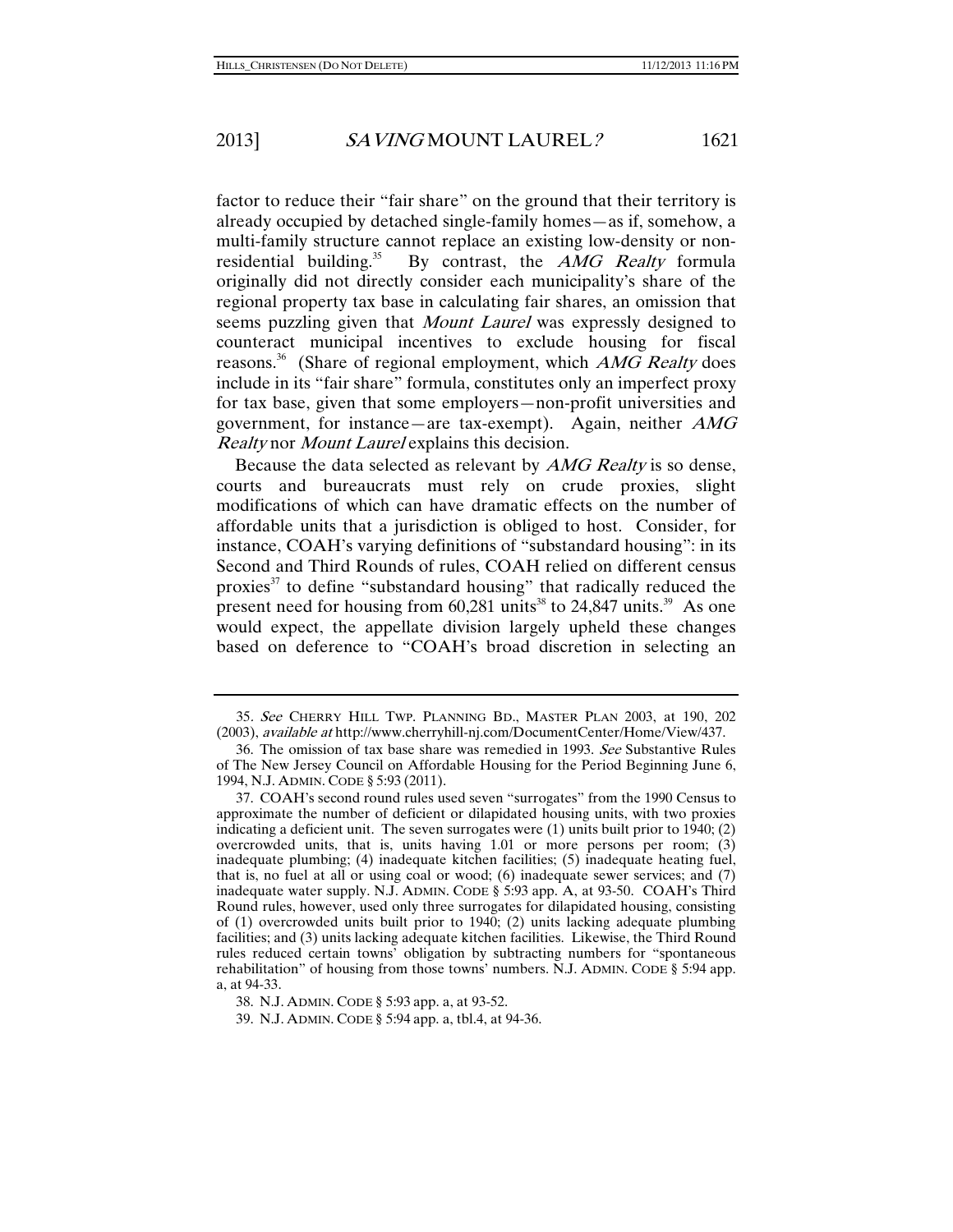appropriate methodology."40 Such broad discretion is unavoidable when the informational demands of the doctrine dwarf the capacity of a court to evaluate or find alternative data to those which the agency selects.

Efforts to simplify the unit-based approach have failed, because the problems with the approach are endemic to the challenge of assigning housing to particular jurisdictions. Recognizing that the complexity of unit-based formulae endangered *Mount Laurel's* legitimacy and predictability, some of *Mount Laurel's* supporters initially pressed in the 1990s for some version of "growth share" by which to assign units to jurisdictions.<sup>41</sup> The general idea of "growth share" is that municipalities should require some number of affordable units to be built in some fixed ratio to new market-rate housing units or new commercial square footage.<sup>42</sup> The most frequently used ratio, for instance, would require twenty percent of all new market-rate housing or one affordable unit for every 2000 square feet of new nonresidential space to be set aside for low- and moderate-income housing. $43$ 

Growth share is allegedly an improvement on AMG Realty, because it seems to give municipalities the option not to build any affordable housing if they decide not to issue any new building permits, thereby placating environmentalists dismayed at the countryside's being eaten up by *Mount Laurel* obligations.<sup>44</sup> At the same time—and contradictorily—advocates of affordable housing believed that properly designed growth share ratios would not induce municipalities simply to ban all growth as a way to exclude affordable housing, because it is in their interest to "accommodate some growth or redevelopment" given that "local governments in New Jersey are heavily dependent on property tax ratables."<sup>45</sup>

Growth share, therefore, involves the same empirically intractable balancing of rival values as AMG Realty. Growth share ratios require a subtle balancing of municipal incentives for tax revenues and developers' incentives for market-based units against the costs

<sup>40</sup>. See In re Adoption of 5:94 & 5:95, supra note 5, at 371.

 <sup>41.</sup> John Payne was an early supporter of growth share. See, e.g., John M. Payne, Remedies For Affordable Housing: From Fair Share To Growth Share, 49 LAND USE & ZONING DIG. 6, 3–9 (1997).

<sup>42</sup>. Id.

<sup>43.</sup> See Payne, supra note 28, at 136; see also Kinsey, supra note 29, at 871.

<sup>44</sup>. See, e.g., Andrew Jacobs, New Jersey's Housing Law Works Too Well, Some Say, N.Y. TIMES, Mar. 3 2001, at A1.

 <sup>45.</sup> Payne, supra note 28, at 139.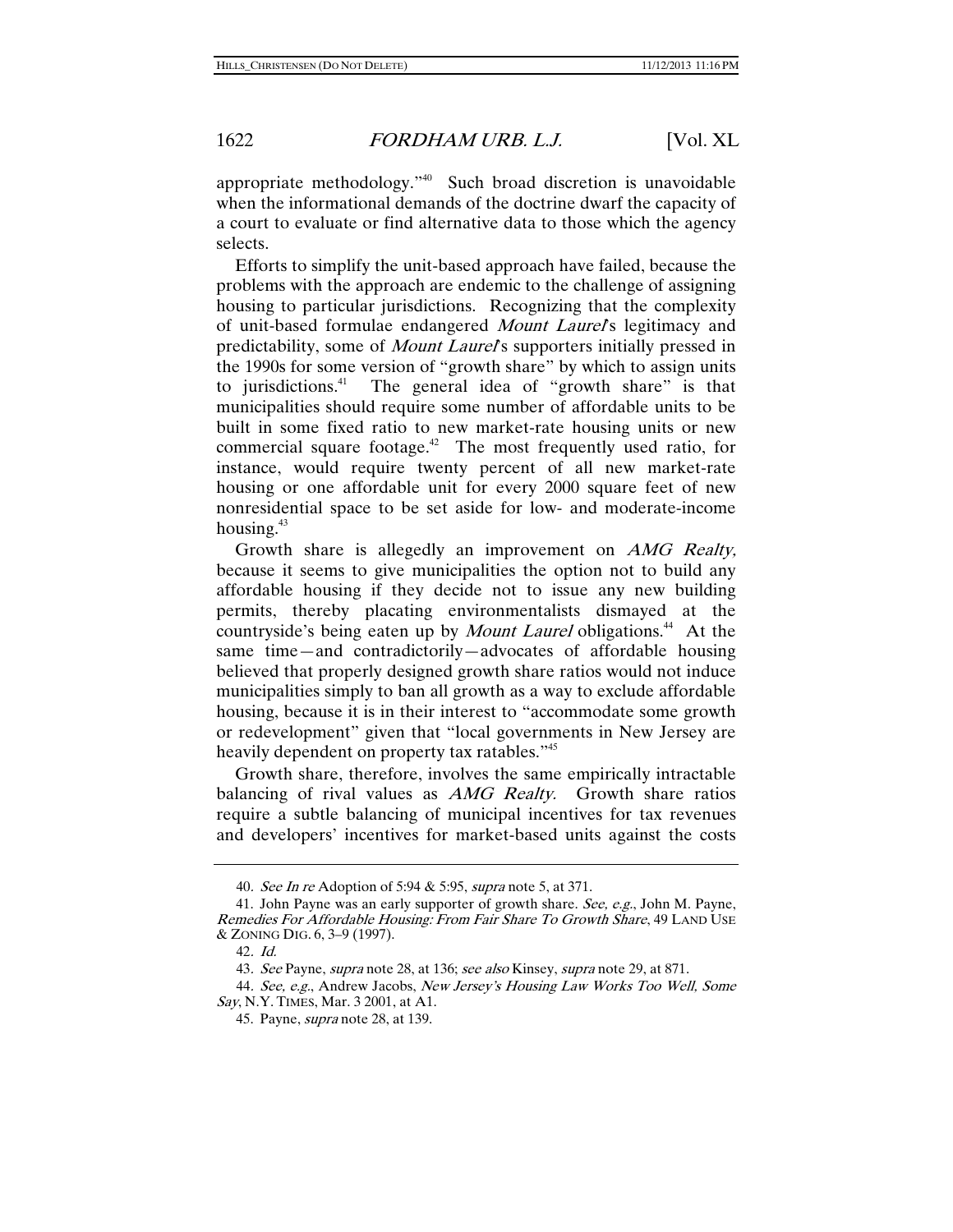(perceived and real) of affordable units for both developers asked to build them and municipalities asked to host them. If the shares of affordable units are set too high, then developers might build nothing, leaving low- and moderate-income households worse off, because new market-rate units contribute to the downward filtering of existing housing to less wealthy occupants.<sup>46</sup> Likewise, municipalities might calculate that the tax revenues generated by market-rate residential units are not sufficient to cover the costs of services to the affordable units, inducing them to favor commercial over residential development and thereby also reducing the downward filtering of existing housing.<sup>47</sup> The Appellate Division has recognized that growth share is a covertly exclusionary device unless the ratios of market-rate to affordable growth actually encourage sufficient market-rate growth with density bonuses.<sup>48</sup> If the density bonuses

 <sup>46.</sup> Robert C. Ellickson, The Irony of "Inclusionary" Zoning, 54 S. CAL. L REV. 1167 (1981) argues that inclusionary requirements can actually be exclusionary devices, to the extent that developers do not gain extra development rights from inclusionary units sufficient to cover those units' costs, because the units constructed as a result of the inclusionary requirement might be more than offset by the units lost as a result of reduced filtering. Ellickson's argument against inclusionary zoning has attracted a lot of criticism. See, e.g., Andrew G. Dietderich, An Egalitarian's Market: The Economics of Inclusionary Zoning Reclaimed, 24 FORDHAM URB. L.J. 23 (1996); Laura M. Padilla, Reflections on Inclusionary Housing and a Renewed Look at Its Viability, 23 HOFSTRA L. REV. 539 (1995); Barbara Ehrlich Kautz, Comment, In Defense of Inclusionary Zoning: Successfully Creating Affordable Housing, 36 U.S.F. L. REV. 971 (2002). For a defense of Ellickson's argument and response to critics, see Benjamin Powell & Edward Stringham, "The Economics of Inclusionary Zoning Reclaimed": How Effective Are Price Controls?, 33 FLA. ST. U. L. REV. 471 (2005). As Powell and Stringham note, there is wide consensus in the economic literature that used and new housing compete with each other to some extent in most housing markets, such that the latter cause the former to filter downwards at some varying rate, depending on the structure of local housing demand. See, e.g., Richard Green, Metropolitan-Specific Estimates of the Price Elasticity of Supply of Housing, and Their Sources, 95 AM. ECON. REV. 2, 336 (2005).

 <sup>47.</sup> For an example of a fiscal impact analysis recommending precisely such a choice of commercial over residential development to fund Mount Laurel units, see PETER G. STECK, FISCAL IMPACT ANALYSIS FOR COMMERCIAL DEVELOPMENT LOTS 2 & 3 IN BLOCK 2802, GRAND AVENUE WEST, MERCEDES DRIVE & PHILLIPS PKWY AND FOR MT. LAUREL HOUSING, LOTS 3 & 5 IN BLOCK 1002, SUMMIT AVENUE, BOROUGH OF MONTVALE (2013), *available at* OF MONTVALE (2013), available at http://www.montvale.org/files/MontvaleHekFiscal6.pdf.

<sup>48</sup>. In re Adoption of N.J.A.C. 5:96 & 5:97, by the N.J. Council On Affordable Hous., 6 A.3d 445, 461 (N.J. Super. Ct. App. Div. 2010) [hereinafter *In re* Adoption of 5:96 & 5:97] ("Permitting municipalities to demand that developers build affordable housing without any additional incentives provides municipalities with an effective tool to exclude the poor by combining an affordable housing requirement with large-lot zoning . . . . A regulatory regime that relies on developers to incur the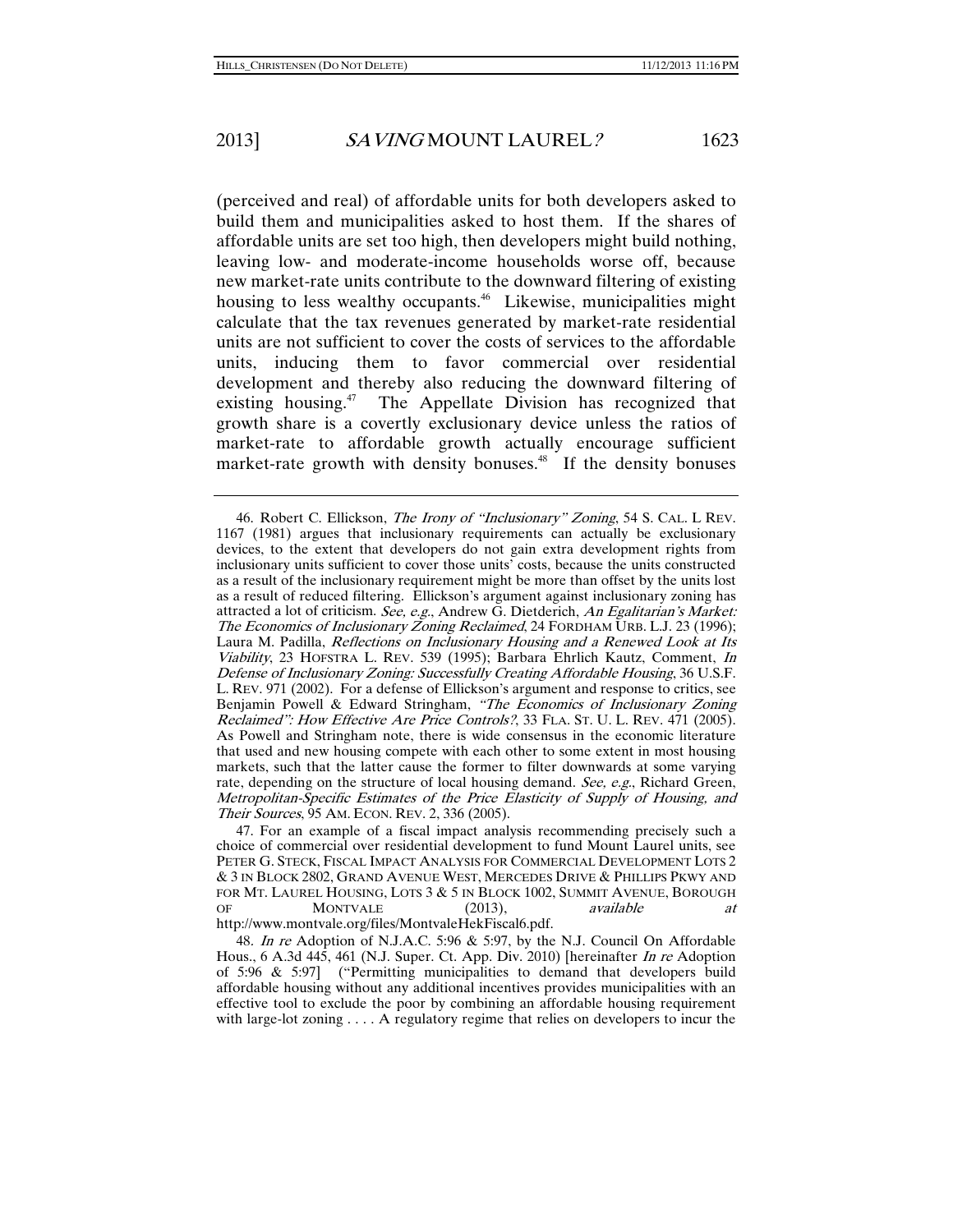become too large, however, then they risk inspiring a popular backlash against Mount Laurel by local lovers of open space objecting to the development of neighboring countryside by thousands of market-rate units required to finance relatively small number of affordable units.<sup>49</sup> Rigid growth share ratios that do not adjust with downturns in the real estate market can operate as *de facto* bans on new housing.<sup>50</sup> Yet such flexible adjustment of the ratios would not likely be forthcoming from slow-moving bureaucratic or political actors, some of whom might be all too happy to exclude all new housing with an apparently generous growth share ratio.

Apart from these intractable empirical problems, there is a normative or conceptual difficulty with growth share: Like any other unit-based approach to exclusionary zoning, growth share offers a formula for siting affordable housing without much normative explanation to justify its siting criteria. Why exactly should growing communities be more responsible for promoting affordable housing than communities with stable population? Whether viewed from the perspective of households' needs, housing's cost, or municipalities' culpability, there is no intuitively obvious reason why municipalities with a growing population should have such a special obligation to promote affordable housing. It is not obvious, for instance, that lowand moderate-income households especially want to live in growing municipalities. Moreover, the cost of acquiring land for affordable housing is likely to be higher in high-growth areas. Likewise, growing municipalities have not necessarily thrown up more impediments to affordable housing than municipalities that issue no new building permits. What, then, is the normative basis for growth share?

The New Jersey Supreme Court has never provided a convincing answer to that question. The Court has upheld municipalities' imposing development fees on new non-residential development to fund affordable housing on the theory that new employers attract

uncompensated expense of providing affordable housing is unlikely to result in municipal zoning ordinances that make it realistically probable that the statewide need for affordable housing can be met.").

<sup>49.</sup> See John M. Payne, Lawyers, Judges, and the Public Interest, 96 MICH. L. REV. 1685, 1693–97 (1998) (describing controversy over Cranbury Township being required to host more than 4000 units, only 2444 of which were affordable units, when the township's original population was less than 2000 occupying only 750 dwelling units).

<sup>50.</sup> See Christopher Swope, *Little House in the Suburbs*, GOVERNING MAG., Apr. 2000. http://www.governing.com/templates/gov print article?id=105880063. http://www.governing.com/templates/gov\_print\_article?id=105880063. (describing dependence of inclusionary zoning on demand for market-rate units).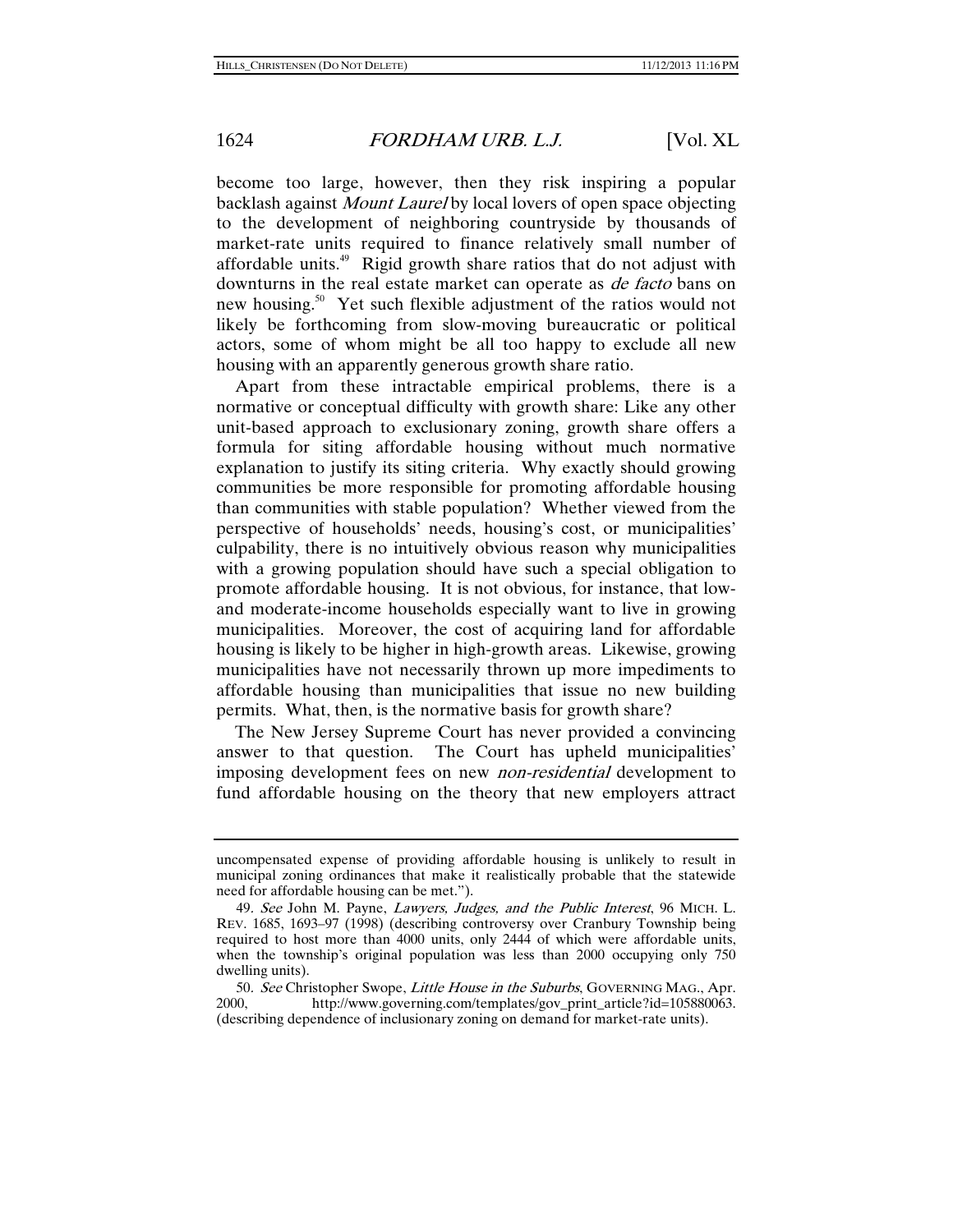employees who bid up the price of housing, creating a special need for affordable housing.<sup>51</sup> There is some rough justice to such "linkage" of housing obligations to employment. But why require developers of new market-rate *housing* to bear the burden of affordable housing? The New Jersey Supreme Court relied on the notion that "private developers . . . possess, enjoy, and consume land, which constitutes the primary resource for housing," thereby increasing the costs of building affordable housing.<sup>52</sup> This theory that new market-rate housing increases the cost of affordable housing, however, confuses cause and effect: if new housing is not built to accommodate demand, then those new buyers will likely bid up the cost of existing housing. To the extent that market-rate units absorb housing demand that might otherwise buy up existing units, new developments *reduce* rather than increase the need for lower-income development.<sup>53</sup>

The justification for charging developers of new market-rate housing with the cost of affordable housing is less a matter of distributive justice than political economy. It is simply more politically palatable for existing residents to saddle non-resident homebuyers or owners of vacant land with the cost of redistributing wealth to low- and moderate-income households. Developers who

 <sup>51.</sup> Holmdel Builders Ass'n v. Twp. of Holmdel, 583 A.2d 277, 288 (N.J. 1990) ("[T]here is a reasonable relationship between unrestrained nonresidential development and the need for affordable residential development. We do not equate such a reasonable relationship with the strict rational-nexus standard that demands a but-for causal connection or direct consequential relationship between the private activity that gives rise to the exaction and the public activity to which it is applied. Rather, the relationship is to be founded on the actual, albeit indirect and general, impact that such nonresidential development has on both the need for lower-income residential development and on the opportunity and capacity of municipalities to meet that need.").

<sup>52</sup>. Id.

 <sup>53.</sup> There is a plausible argument that new residential development might increase housing demand if the occupants of the new development enhance demand for neighboring lots more than the occupants of existing housing—say, by being wealthier, more fashionable, or louder "squeaky wheels" with local politicians. The theory that new luxury housing in low-income urban neighborhoods leads to gentrification rests on the idea that demand for housing will increase if new and wealthier neighbors arrive. See generally, Veronica Guerrieri et al., Endogenous Gentrification and Housing Price Dynamics (Nat'l Bureau of Econ. Research, Working Paper No. 16237, 2010), available at http://faculty.chicagobooth.edu/erik. hurst/research/gentrification\_may25\_2010\_circulate.pdf. Such a theory, however, does not fit the facts of new migrants' occupying new developments in the suburbs, because the new migrants typically are not notably more wealthy the existing residents and do not increase the desirability of the suburban neighborhood.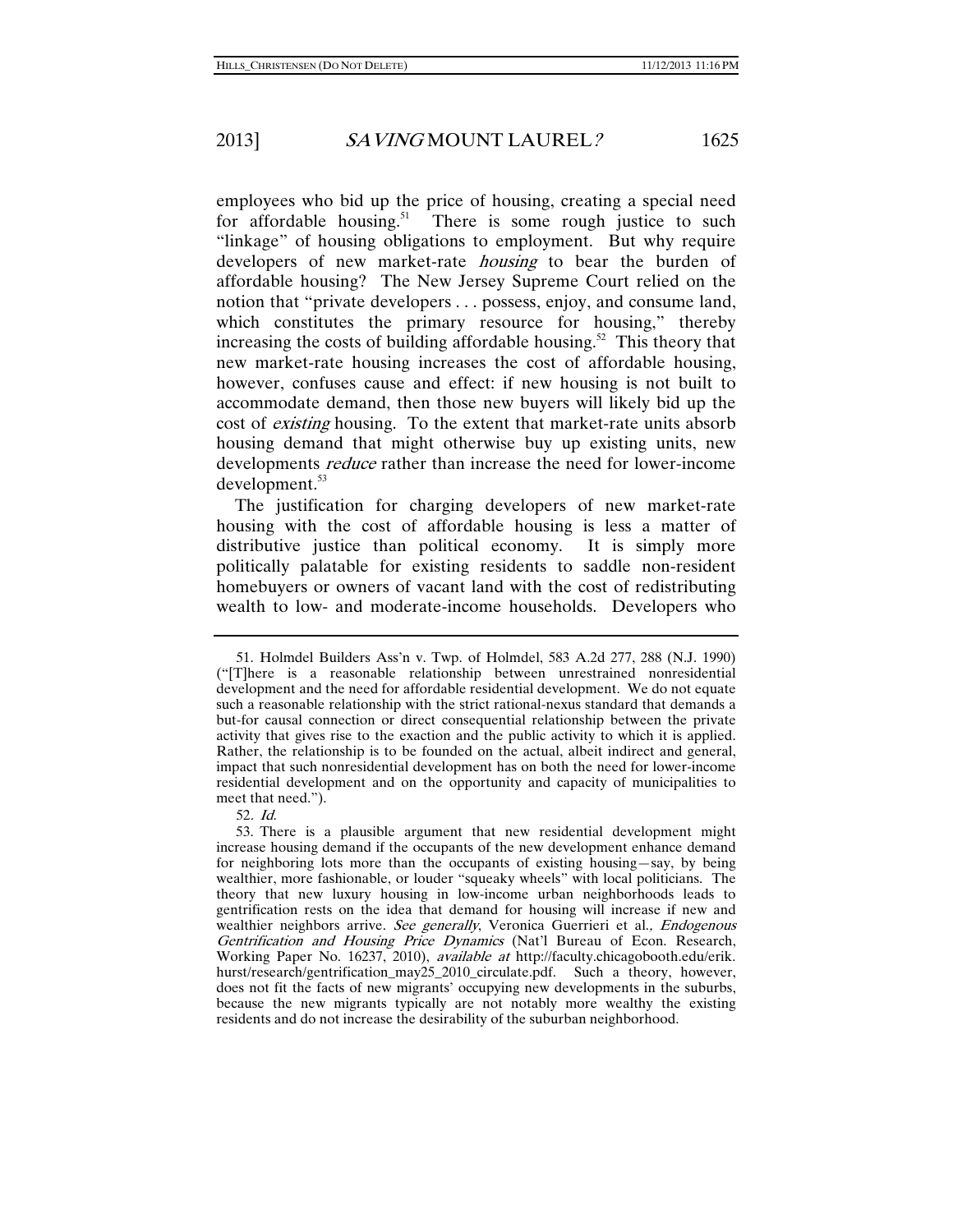bear the cost of affordable housing can either pass that cost forward to new homebuyers (if land within the jurisdiction is non-fungible and demand, cost-inelastic) or backwards to the owners of vacant land (if the land is fungible such that newcomers will not pay the extra cost). Neither constituency is likely to be powerful in local politics—the first, because they largely consist of non-residents, the second, because they are likely to be isolated minorities in jurisdictions with substantial numbers of homeowners.<sup>54</sup> In this sense, *Holmdel* might be correct in asserting that the development of new market-rate housing could sometimes create "the opportunity and capacity of municipalities to meet that need [for affordable housing]"<sup>55</sup>: charging new housing with the cost of affordable housing is a politically feasible way to redistribute wealth, while the outright taxation of local residents for the same purpose would not be politically feasible.

Market-rate housing's capacity to finance affordable units, however, depends on the cost-inelasticity of demand for the former: If it turns out that demand is soft, then developers will likely build fewer units anticipating that buyers will refuse to cover the costs of fees or in-kind dedications for affordable housing. Requiring new housing to pay for affordable units, in short, is a hazardous undertaking that requires a careful estimate of housing demand. The appellate division recognized as much when it struck down COAH rules that did not limit the discretion of municipalities to require developers to pay for affordable housing, holding that such inclusionary requirements could be effectively exclusionary if the municipality did not create sufficient zoning incentives for developers to bear the costs of the affordable units.<sup>56</sup>

 <sup>54.</sup> For an account of the demographic changes from farmer-dominated politics to homeowner-dominated politics that lead to downzoning of land, see Adesoji O. Adelaja & Paul D. Gottlieb, *The Political Economy of Downzoning*, 38 AGRIC. & RESOURCE ECON. REV. 181, 194 (2009). On the political dominance of owners of developed land in the zoning process, see Christian A.L. Hilber & Frédéric Robert-Nicoud, On the Origins of Land Use Regulations: Theory and Evidence from US Metro Areas, 75 J. URB. ECON. 29 (2013).

 <sup>55.</sup> Holmdel Builders Ass'n,, 583 A.2d 277 at 288.

<sup>56</sup>. In re Adoption of 5:96 & 5:97, supra note 48, at 461 ("Permitting municipalities to demand that developers build affordable housing without any additional incentives provides municipalities with an effective tool to exclude the poor by combining an affordable housing requirement with large-lot zoning . . . . A regulatory regime that relies on developers to incur the uncompensated expense of providing affordable housing is unlikely to result in municipal zoning ordinances that make it realistically probable that the statewide need for affordable housing can be met.").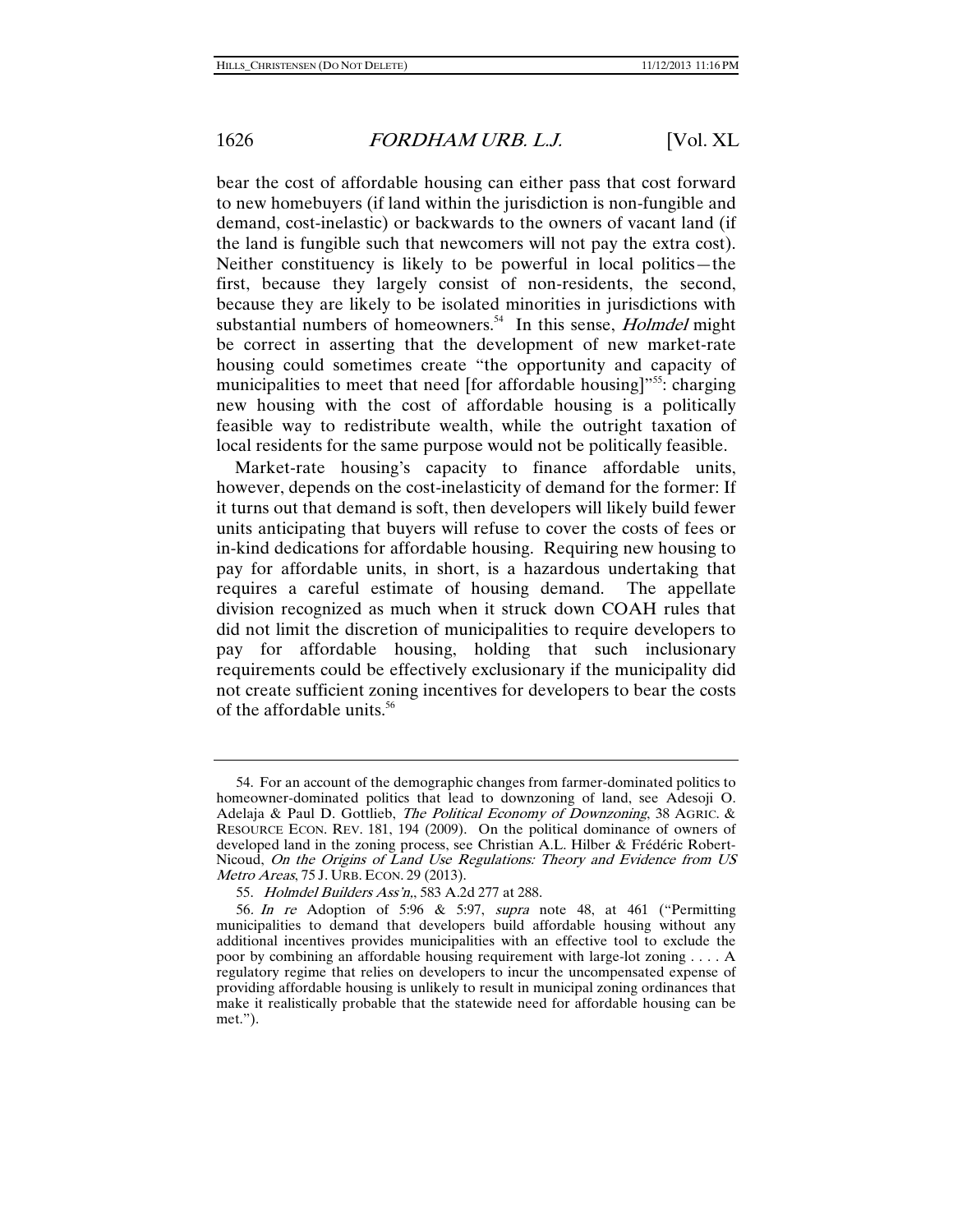Growth share theories, in sum, do not avoid the empirical difficulties of other unit-based attacks on exclusionary zoning. Instead, these theories conceal such difficulties with apparently simple ratios that disguise the tough choices and possibly harmful consequences. It is not likely that judges and bureaucrats can easily determine the "sweet spot" where mandates to create affordable housing are not too expensive to avoid deterring market-rate construction but also not so cheap that developers create affordable housing insufficient to meet the regional need. Proponents of growth share approaches to *Mount Laurel* have complained that COAH's version of growth share hijacked the idea for the goal of merely reducing municipal obligations to promote affordable housing using "manipulated data and tortured explanations."<sup>57</sup> This complaint is accurate, but it is equally accurate to say that growth share lends itself to being hijacked, because the task of calculating the proper ratios by which to match affordable housing with growth is beyond the capacity of courts to gauge.

The problem is not with growth share theories in particular but rather with any unit-based approach in general. The basic difficulty with all such theories is that they attempt to assign to judges and bureaucrats the task of siting units in particular jurisdictions, a function normally left to housing markets. Such a task requires enormous amounts of information that courts and agencies cannot easily collect or assess. As AMG Realty illustrates, judges are forced to invent crude proxies for the nuanced considerations that influence markets in assigning housing to places, proxies that are far from a finely tuned balance of the innumerable factors—distance to work, distance from friends and family, price, quality of policing and schools, congestion and crowding, infrastructure and amenities, availability of social support, and so forth—that guide housing markets. Unit-based formulae, therefore, will always appear to have a crude and bureaucratic rigidity—"some arbitrary, ridiculous formula that nobody could ever explain,"<sup>58</sup> as Governor Christie complained.

 <sup>57.</sup> Brief for Petitioner at 2, In re Adoption of N.J.A.C. 5:94 & 5:95 by the N.J. Council on Affordable Hous., 914 A.2d 348 (N.J. Super. Ct. App. Div. 2007) (No. A1960-04-T3).

 <sup>58.</sup> Fleisher, supra note 1.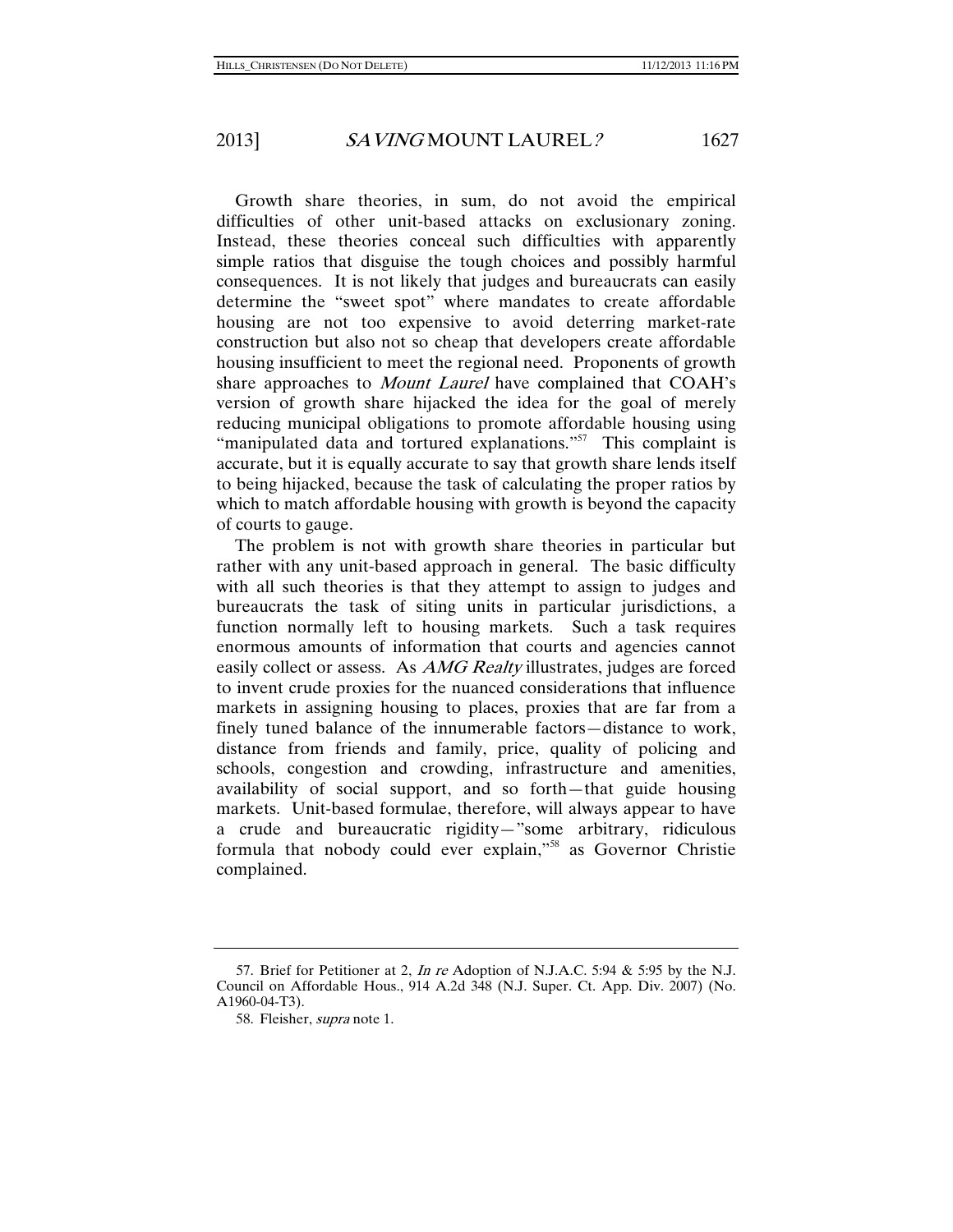#### III. A SOLUTION TO *MOUNT LAUREL*'S PROBLEMS? FOCUS ON ZONING RESTRICTIONS

There is an alternative to unit-based approaches to exclusionary zoning: rather than focus on the regional need for affordable housing, the courts could instead focus on the municipal need for zoning restrictions. More precisely, the courts could demand a more substantial justification for the extraordinary restrictions that municipal zoning imposes on residential uses.

There are remedial, normative, and informational advantages to focusing on zoning restrictions rather than creating affordable housing. As a remedial matter, zoning restrictions are fully within municipal control, whereas housing rents are not: municipalities have the power to fix the excessive restrictiveness of their zoning laws, whereas they are not well-suited for redistributing wealth or financing housing subsidies. As a normative matter, the focus on zoning restrictions goes to the basis for municipal liability: municipalities create neither poverty nor the housing demand that leads to escalating rents, but municipalities *do* restrict housing supply with excessive zoning. Finally, as an informational matter, it is much simpler to fix a presumptive minimum zoned density for municipalities than to regulate housing markets to match supply with demand.

But would a restriction-based rule mitigate the political blowback confronted by *Mount Laurel's* unit-based strategy? This is a harder question, because, as explained below, minimum densities might well face as much or even more popular hostility than "fair share" formulae. There are, however, some reasons, albeit uncertain and here tentatively suggested, to believe that a restriction-based strategy might have some political advantages over the unit-based strategy. In any case, a combination of both might, if politically manageable, be ideal.

#### A. The Proposal: A Presumptive Ceiling on Zoning Restrictiveness

How might a focus on zoning restrictiveness change the character of *Mount Laurel*? One simple approach would be to suspend deference to municipal zoning restrictions whenever municipal zoning exceeds a stipulated level of restrictiveness. Such a ceiling would not be imposed on each lot within a municipality's territory but instead define an overall "zoning budget" that the municipality could allocate freely over different parcels, allowing municipalities to severely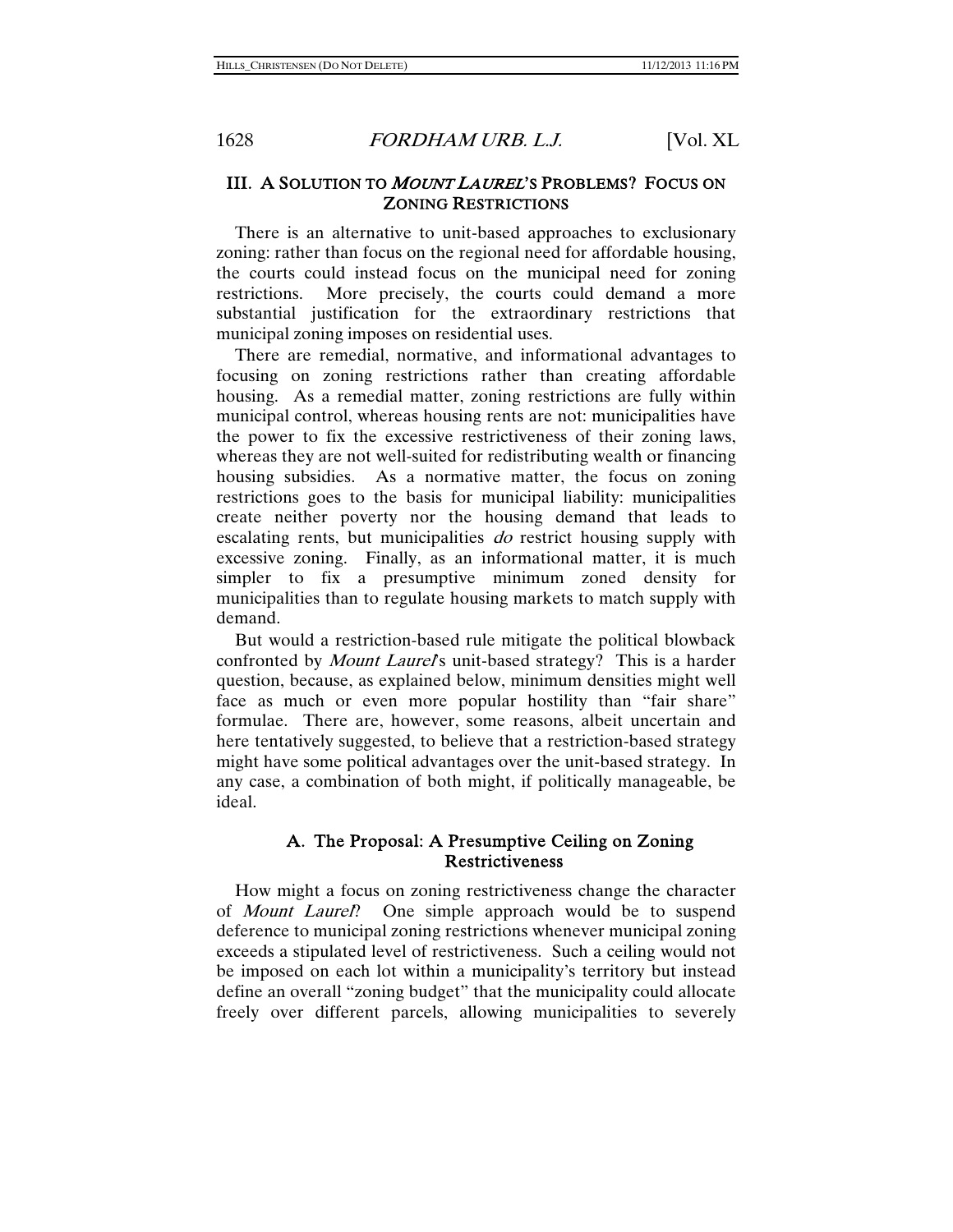restrict the use or density of some parcels just so long as the sum of all such restrictions within the jurisdiction did not exceed the stipulated regulatory level defined by the ceiling.<sup>59</sup>

This ceiling could be defined either as a required minimum percentage of favored multi-family residential uses, expressed as a percentage of dwelling units in multi-family structures, or as a required minimum level of residential density, expressed as dwelling units per acre. As an example of a minimum percentage requirement, state law could presume that municipal zoning laws should accommodate the same percentage of multi-family structures within the municipality as the statewide percentage of housing units within multifamily structures. In New Jersey, thirty-six percent of all housing units consist of units in structures containing two or more dwelling units.<sup>60</sup> Using this figure as a ceiling on restrictiveness, local zoning laws would have to allow thirty-six percent of the housing within the municipality to consist of units in multi-family structures. Alternatively, the law could define the ceiling in terms of an overall residential density, requiring that municipal zoning laws allow a minimum level of gross residential zoned density necessary to insure that, in a jurisdiction of average housing demand, low- and moderateincome households could afford to rent or buy housing.

Consider the following illustration of how such a minimum zoned density requirement might operate. "Ruralville" is a small township containing five square miles or 3200 acres of land. The relevant state agency decrees that, in order to avoid excessive restriction of housing opportunity for all income levels, the zoning ordinance of all municipalities should presumptively permit four dwelling units per acre, including all land within the municipality however zoned or used as part of the denominator except those lands outside municipal control because of state environmental law.<sup>61</sup> Ruralville's zoning law,

 <sup>59.</sup> For a discussion of "zoning budgets" in general, see Roderick M. Hills, Jr. & David N. Schleicher, *Balancing the "Zoning Budget"*, 62 CASE W. RES. L. REV. 81 (2011).

<sup>60</sup>. Census of Housing, Historical Census of Housing Tables—Units in Structure, U.S. CENSUS BUREAU, http://www.census.gov/hhes/www/housing/census/historic/ units.html (last visited Sept. 16, 2013).

 <sup>61.</sup> For an account of the complexities of measuring residential densities, see ANN FORSYTH, MEASURING DENSITY: WORKING DEFINITIONS FOR RESIDENTIAL DENSITY AND BUILDING INTENSITY (2003), available at http://www.corridordevelopment.org/ pdfs/from\_MDC\_Website/db9.pdf; Vicky Cheng, Understanding Density and High Density, in DESIGNING HIGH-DENSITY CITIES: FOR SOCIAL AND ENVIRONMENTAL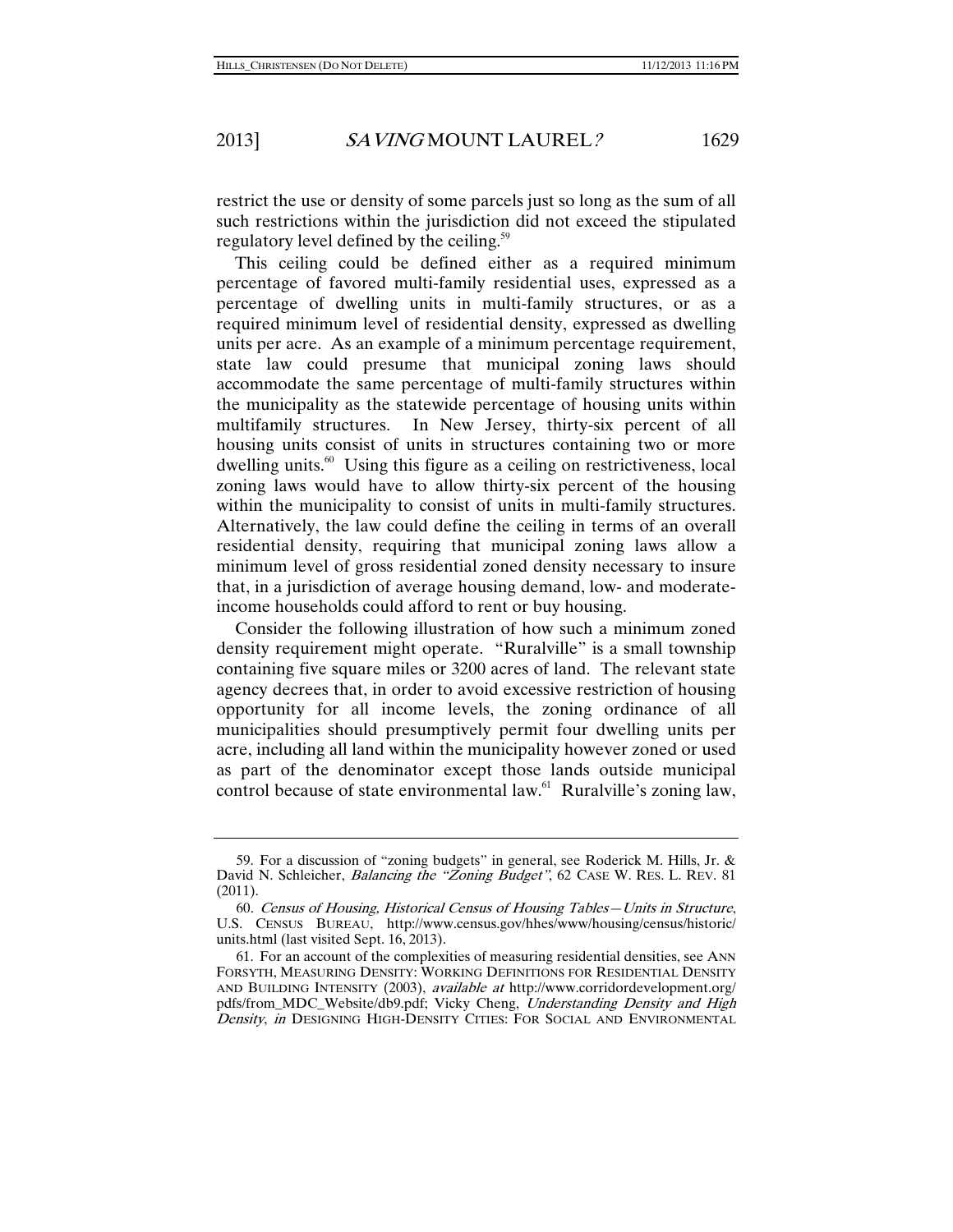therefore, would presumptively have to allow 12,800 dwelling units to be built unless the town could reduce its denominator by pointing to land such as the Pine Barrens that were unbuildable under state law. The town, however, could allocate these zoned units over different parcels any way that it pleased—for instance, setting aside seventyfive percent of its land for single-family detached houses on one-acre lots (thereby accommodating 2400 units of housing) while zoning only ten percent of its land (320 acres) for higher-density apartments at thirty-two dwelling units per acre. These zoned densities would not have to result in actual construction, and Ruralville, if it liked, could zone land for multi-family structures cumulatively for commercial or industrial uses as well. Construction of structures on such cumulatively zoned lots would depend on the relative market for commercial, industrial, or residential uses.<sup>62</sup>

To provide for some fine-tuning of the densities imposed by state law, the density could be treated as a rebuttable presumption rather than an absolute minimum. If Ruralville's zoning did not meet the state's zoned density benchmarks, the developers seeking to build housing at densities at or greater than four dwelling units per acre could seek a builder's remedy—a writ of mandamus—to build such housing on any parcel within Ruralville. Ruralville could rebut the presumption that such housing should be accommodated by suggesting an alternative lot, either within Ruralville itself or in another jurisdiction. In the latter case, Ruralville would be obliged to join the other potential host jurisdiction as a co-defendant and bear the burden of proving that that jurisdiction was a superior location for the proposed housing. For instance, Ruralville could invoke the lack of sewer and water lines at the site chosen by the plaintiff-developer to rebut the presumption that the site should accommodate the proposed residential use, but then Ruralville would have to prove by the preponderance of the evidence that existing sewer and water lines should not extended to the proposed site. If the utility service area was located in a neighboring jurisdiction—call it "Infrastructureville"—then Infrastructureville could be expected to use its expert and attorney resources to defeat Ruralville's case

SUSTAINABILITY 1, 4 (Edward Ng ed., 2012), available at http://arhitectura2tm.files. wordpress.com/2012/09/understanding-density-and-high-density.pdf.

 <sup>62.</sup> Lest one think that cumulative zones are anomalous, it bears mention that cumulative zoning was the norm up through the 1950s. For the case against noncumulative industrial zones, see Roderick M. Hills, Jr. & David Schleicher, The Steep Costs of Using Noncumulative Zoning to Preserve Land for Urban Manufacturing, 77 U. CHI. L. REV. 249 (2010).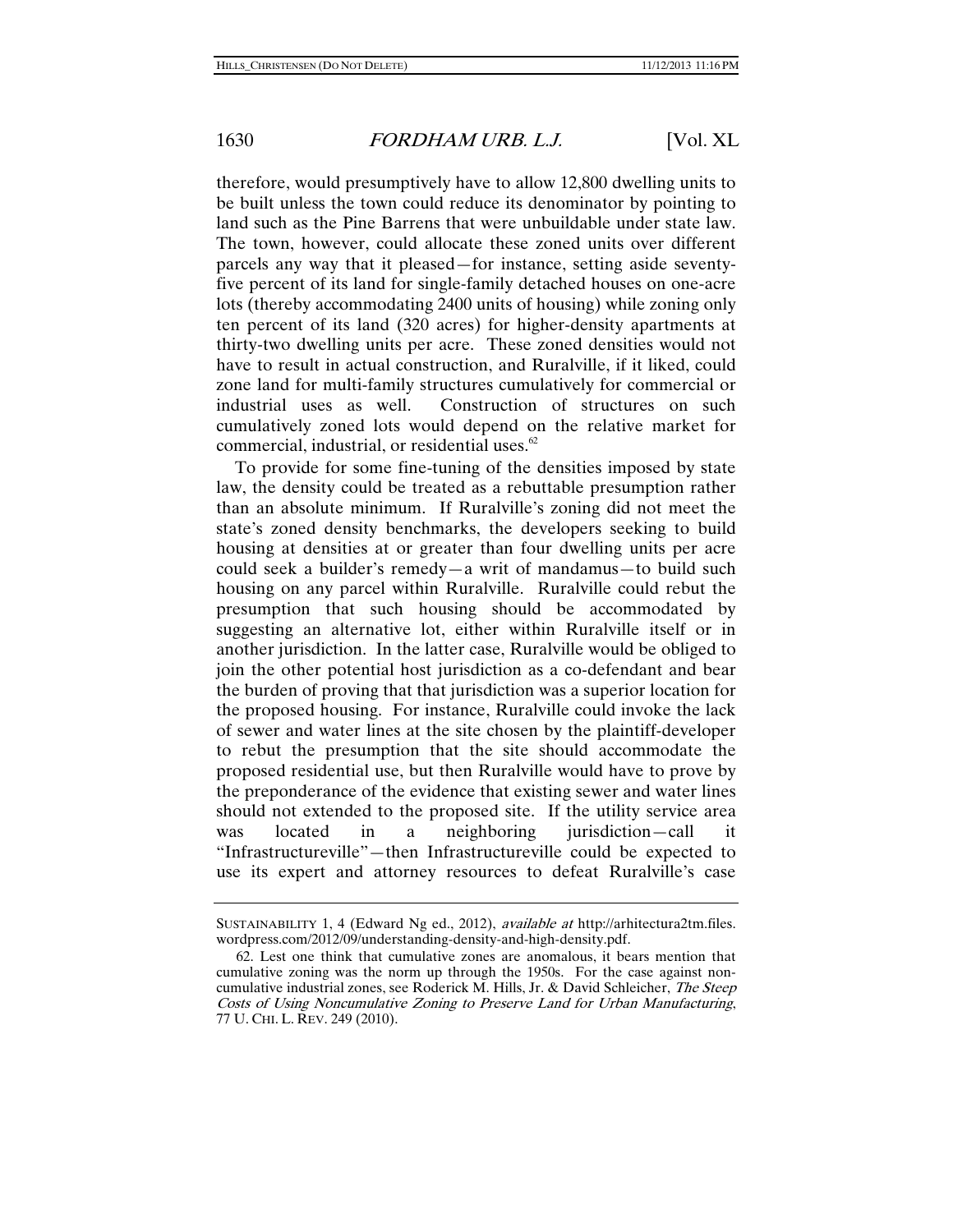against extension, making an alliance with the plaintiff-developer. In this way, the presumption would enlist developed jurisdictions to promote densities in suburban areas and vice versa.

In suspending the deference that municipalities normally receive for their zoning laws, the ceiling proposed here resembles the "antisnob land use laws" of Massachusetts,<sup>63</sup> Connecticut,<sup>64</sup> and Rhode Island.<sup>65</sup> All three of these statutes have the character of suspending deference for zoning exclusions when less than ten percent of the housing stock within the local government's jurisdiction meets affordability criteria satisfied by the proposed development.<sup>66</sup> Unlike these state laws, however, the ceiling here proposed would not require that the proposed development charge "affordable" prices, nor would the safe harbor for municipalities be defined in terms of the affordability of housing within the municipality. Instead, the focus would be exclusively on the restrictiveness of the zoning, suspending deference for zoning laws that exceed a state ceiling on regulatory severity. In this sense, the proposed ceiling would be focused on what the Mount Laurel decisions call "least-cost housing<sup> $n<sup>67</sup>$ —that is, housing that can be constructed at the lowest</sup> possible cost but, based on potential market demand, rented for more than low- and moderate-income households could afford to pay.<sup>68</sup>

Unlike unit-based approaches to exclusionary zoning, such a ceiling on zoning's overall restrictiveness is practically easy to implement. The data necessary to measure gross residential densities—that is, the number of dwelling units within a particular geographic area minus land outside municipal control—is readily available from the Census.<sup>69</sup> Likewise, the size of the municipal zoning "envelope"—

 <sup>63.</sup> Massachusetts Comprehensive Permit Act, MASS. ANN. LAWS ch. 40B, §§ 20– 23 (LexisNexis 2006).

 <sup>64.</sup> Affordable Housing Land Use Appeals Act of 1990, CONN. GEN. STAT. § 8- 30g (West 2010).

 <sup>65.</sup> R.I. GEN. LAWS § 45-24-46.1 (2009).

 <sup>66.</sup> For an overview of anti-snob land use laws, see Spencer M. Cowan, Anti-Snob Land Use Laws, Suburban Exclusion, and Housing Opportunity, 28 J. URB. AFFAIRS 295 (2006).

 <sup>67.</sup> Oakwood at Madison, Inc. v. Twp. of Madison, 371 A.2d 1192, 1206–08 (N.J. 1977).

<sup>68</sup>. See id. (explaining the meaning of "least-cost housing").

 <sup>69.</sup> For simple step-by-step instructions on calculating gross residential densities, see JULIE CAMPOLI & ALEX MACLEAN, LINCOLN INST. OF LAND POLICY, VISUALIZING DENSITY WORKSHOP: STEPS FOR USING THE CENSUS 2000 TO MEASURE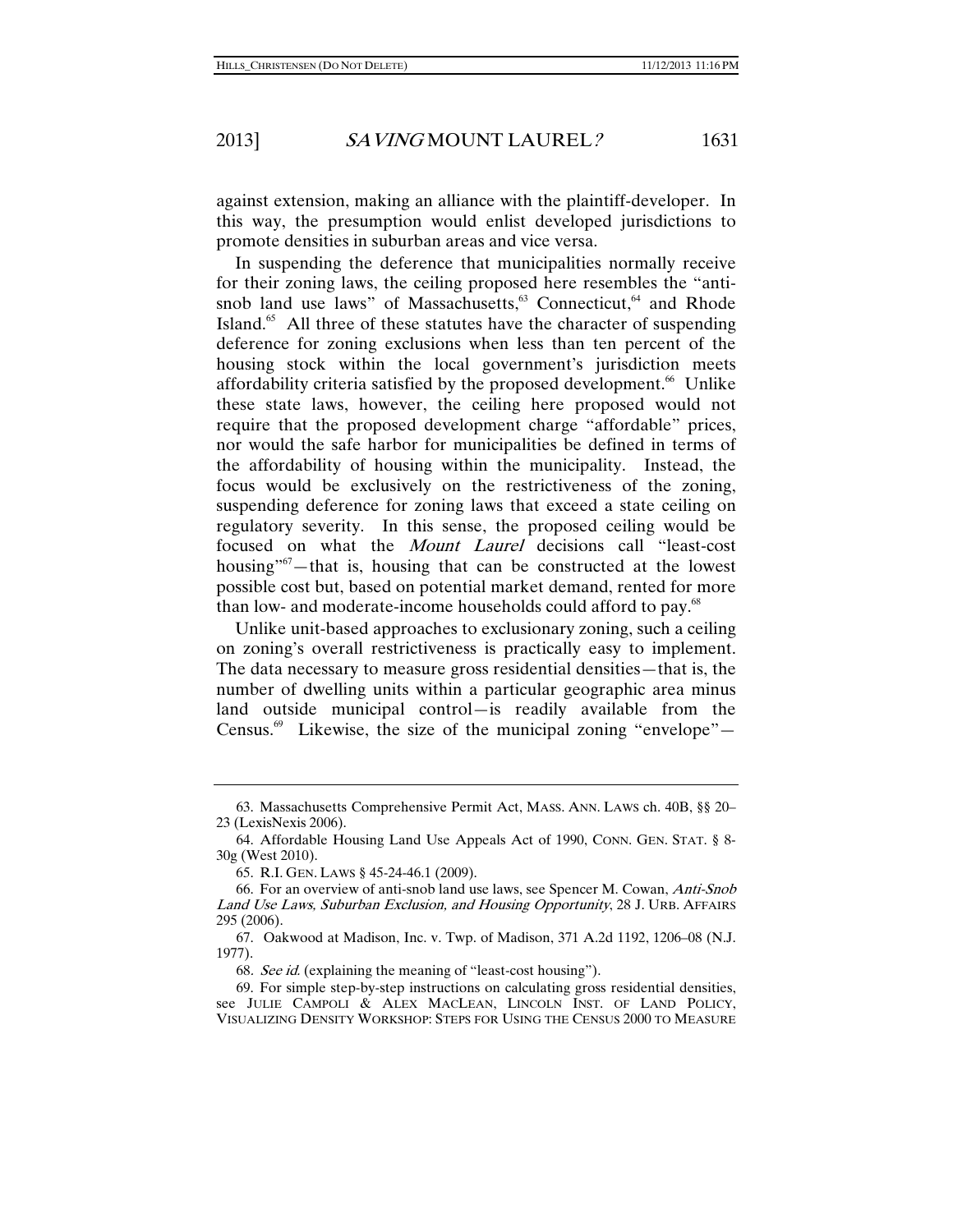that is, the maximum number of dwelling units that can be built on a particular lot consistent with the relevant zoning law—can be calculated with GIS software.<sup>70</sup> The simplicity of the data required by such a ceiling on zoning restrictiveness is a consequence of the modesty of the ceiling's mission. Unlike unit-based approaches, the point of the ceiling on zoning restrictiveness would not be to guarantee that any particular amount of multi-family housing actually would be constructed or that any level of residential density actually would be achieved: the purpose of the ceiling, instead, would only be the elimination of zoning barriers to housing. The actual construction of the housing would depend on the market demand for the uses that zoning allows but does not require.

Despite the proposed ceiling's apparent modesty, the elimination of low-density zoning could have dramatic effects on the price of all housing. Limiting zoning restrictions can enlarge the quantity of affordable housing even when the new developments prohibited by the restrictions are not themselves affordable. Occupants of older and cheaper housing can move into the new "least-cost" units, thereby creating housing opportunities at the bottom of the housing market when they vacate older and cheaper housing. As Quigley and Raphael note, "the supply of bottom-quality housing is dependent on new housing construction at all levels, not just newly built 'affordable housing."<sup>71</sup> Measuring the precise magnitude of the deregulatory effect is difficult, in part because there is no standard index of zoning restrictiveness that allows inter-jurisdictional comparisons of

DENSITY (UNITS PER ACRE), available at http://www.lincolninst.edu/subcenters/ visualizing-density/census.pdf.

 <sup>70.</sup> N.J. DEP'T OF TRANSP., ROUTE 1 REGIONAL GROWTH STRATEGY: FINAL REPORT 22 (2010), available at http://policy.rutgers.edu/vtc/rgs/Final%20Report %20Sept%2021%202010.pdf (describing use of GIS software to calculate "zoning build-out" defined as "the theoretical maximum amount and type of new development that would occur if development occurred on all developable land according to its municipal zoning"). For an example of such calculations in New Jersey's Monmouth and Somerset Counties, see JOHN HASSE, ET AL., EVIDENCE OF PERSISTENT EXCLUSIONARY EFFECTS OF LAND USE POLICY WITHIN HISTORIC AND PROJECTED DEVELOPMENT PATTERNS IN NEW JERSEY: A CASE STUDY OF MONMOUTH AND SOMERSET COUNTIES (2011).

<sup>71.</sup> John M. Quigley & Stephen Raphael, Is Housing Unaffordable? Why Isn't It *More Affordable?*, 18 J. ECON. PERSP. 191, 205  $(2008)$  ("[T]o the extent that cities make it difficult to build new housing, any type of new housing, the availability of low-cost housing will be reduced and the affordability of all housing will decline.").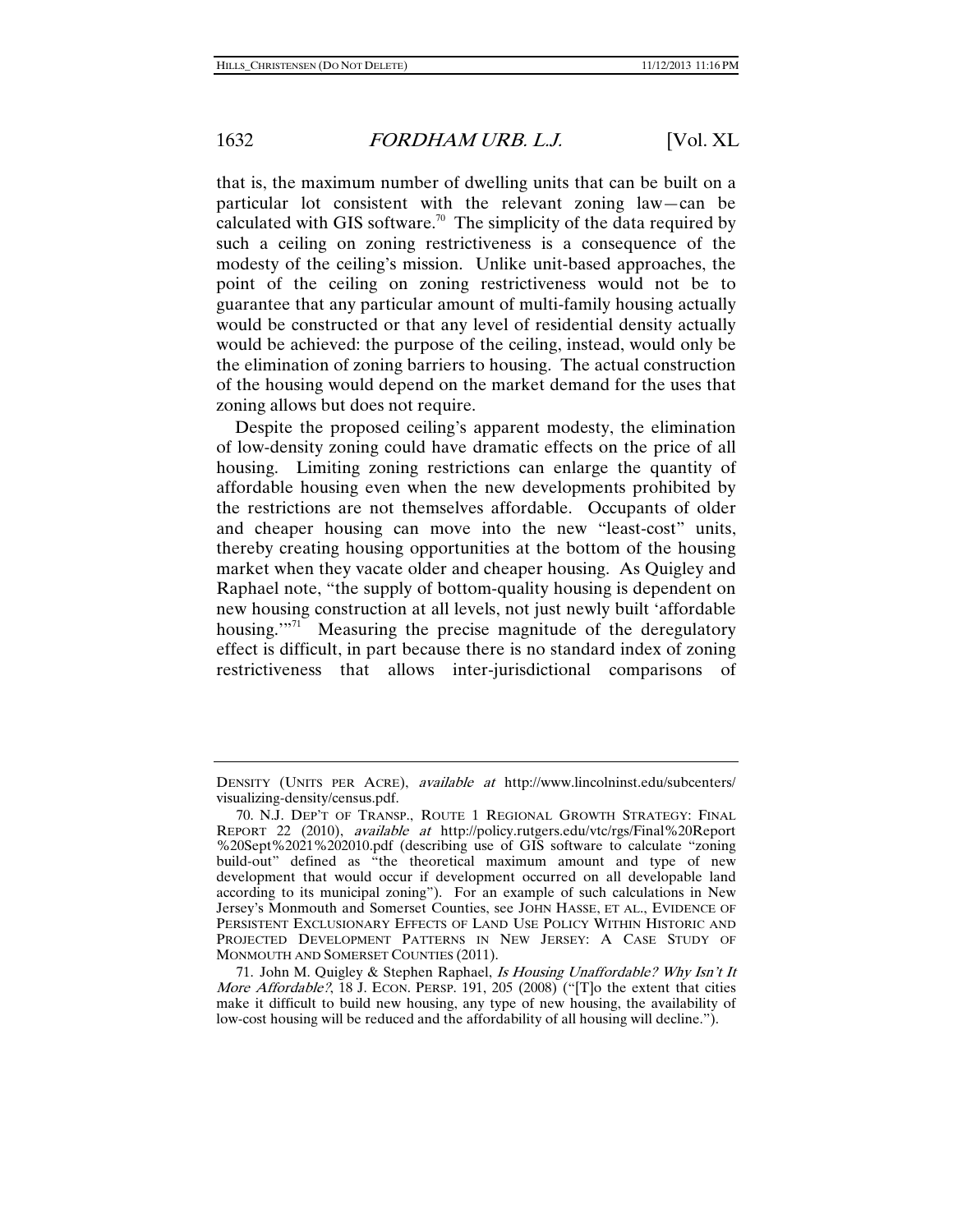restrictions' effects on prices.<sup>72</sup> The most recent and sophisticated measures of regulatory restrictiveness indicate that the effect of excessive regulation on the cost of housing is substantial.<sup>73</sup>

New Jersey, in particular, is afflicted with regulations that require large amounts of land per dwelling unit, effectively foreclosing multifamily housing from much of the fastest growing parts of the state. In the Route 1 area of New Jersey, for instance, sixty-two percent of the residentially available land is zoned for densities of acre per dwelling unit or higher, while eighty percent of such land is zoned at densities of two dwelling units or less per acre.<sup>74</sup> Given that multi-family structures rarely provide a half-acre of land for each dwelling unit contained within the structure, eighty percent of the most densely populated and economically active territory within New Jersey is likely off-limits to a type of housing occupied by a third of New Jersey's residents. Even relatively developed suburbs like Cherry Hill have extraordinarily low gross densities of 1.7 dwelling units per acre.<sup>75</sup> A glance at Cherry Hill's zoning map and measure of residential density suggests the degree to which multi-family housing has a tiny share of the jurisdiction's land, surrounded by a sea of single-family detached housing.<sup>76</sup> In Monmouth County, only three

(describing Professor Eicher's analysis). Other measures of regulatory restrictiveness have found substantial price effects associated with regulatory restrictiveness. See, e.g., Edward Glaeser et al., Why Is Manhattan so Expensive? Regulation and the Rise in Housing Prices, 48 J. L. & ECON. 331 (2005); Edward L. Glaeser & Bryce A. Ward, The Causes and Consequences of Land Use Regulations: Evidence from Greater Boston, 65 J. URB. ECON. 265 (2009).

74. N.J. DEP'T OF TRANSP., supra note 70, at 22.

75. CHERRY HILL TWP. PLANNING BD., supra note 35, at 190.

 76. DAVID J. BENEDETTI, TWP. OF CHERRY HILL DEP'T OF CMTY. DEV., ZONING MAP 2007 (2007), available at http://nj-cherryhill.civicplus.com/DocumentCenter/ View/1754.

<sup>72.</sup> John M. Quigley & Larry A. Rosenthal, The Effects of Land-Use Regulation on the Price of Housing: What Do We Know? What Can We Learn?, 8 J. POL'Y. DEV. RES. 69, 100 (2005).

 <sup>73.</sup> A survey of over 2000 jurisdictions sponsored by the Wharton Business School's Zell/Lurie Real Estate Center provided a cross-jurisdiction dataset of regulatory restrictiveness allowing inter-jurisdictional comparisons. See Joseph Gyourko et al., A New Measure of the Local Regulatory Environment for Housing Markets: The Wharton Residential Land Use Regulatory Index, 45 URB. STUD. 693 (2008). Using this dataset, Theo Eicher found price effects of up to \$200,000 per dwelling unit resulting from land-use restrictions. See Theo Eicher, Housing Prices and Land Use Regulations: A Study of 250 Major US Cities (May 2, 2008) (unpublished manuscript) (on file with author); see also Elizabeth Rhodes, UW Study: Rules Add \$200,000 to Seattle House Price, SEATTLE TIMES, Feb. 14, 2008, http://seattletimes.com/html/businesstechnology/2004181704\_eicher14.html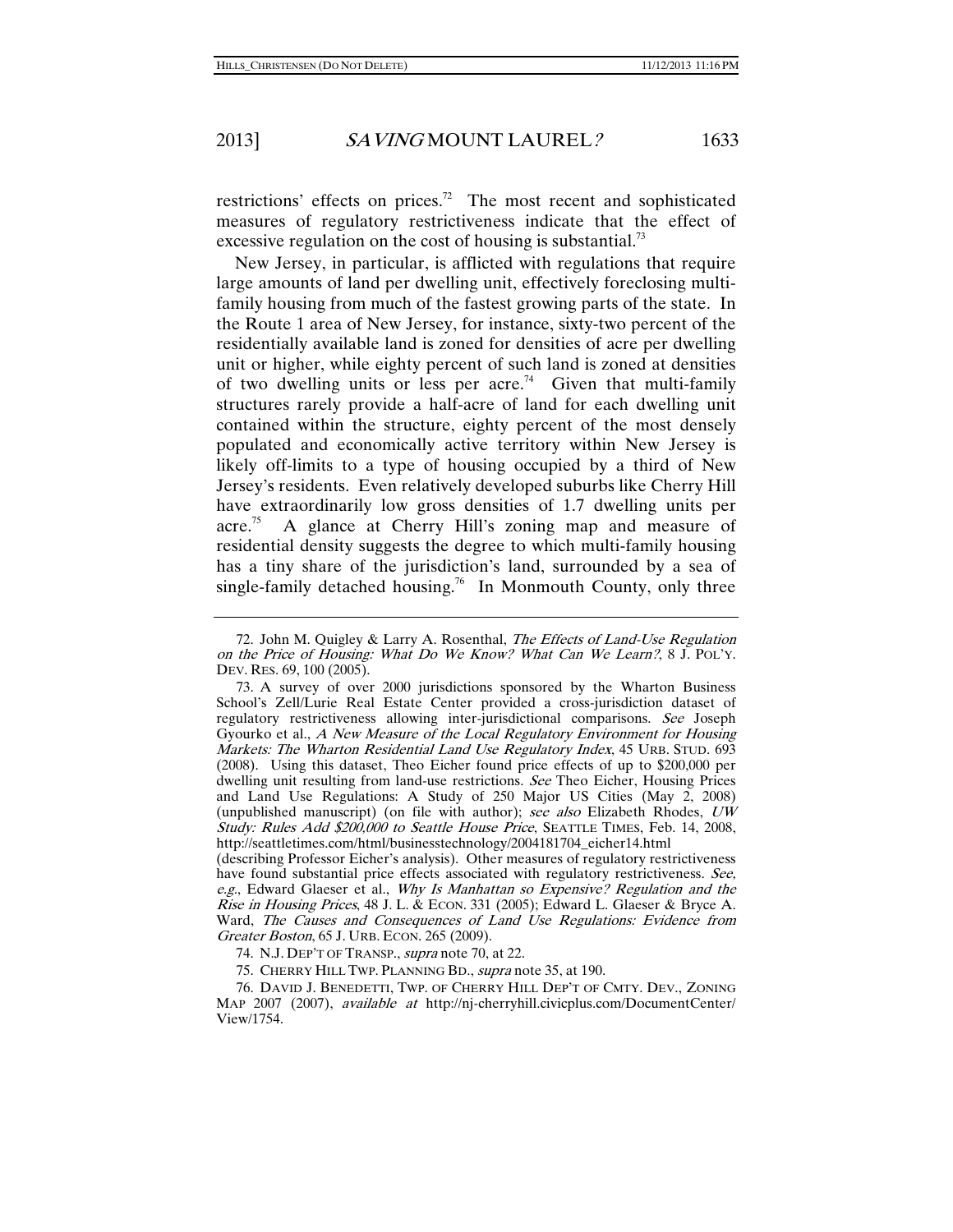percent of the remaining undeveloped land is zoned for densities of more than two dwelling units per acre, meaning that ninety-seven percent of the land precludes apartment or townhouse development. Eighty percent of the land is zoned for fewer than one dwelling unit per acre.<sup>77</sup>

In sum, one can imagine a deregulatory *Mount Laurel* doctrine, one that would demand a more substantial justification for the draconian municipal restrictions on residential uses. Such an approach could either supplement or replace Mount Laurel's unitbased assessments of housing need.

#### B. Comparing Mount Laurel's Fair Shares to a Ceiling on Zoning Restrictiveness

How does such a restriction-based approach to exclusionary zoning stack up, either as a matter of policy, politics, or law, when compared to *Mount Laurel's* efforts to assess the regional need for affordable housing?

Consider, first, the comparative policy merits of these two methods for fighting exclusion. As Part II argued above, the chief difficulty with *Mount Laurel*, as a matter of policy, is that it makes excessive informational and conceptual demands on judges and bureaucrats. Public officials cannot calculate "fair share" obligations that capture the true need for housing. They are, therefore, forced to rely on crude proxies, the choice among which is essentially arbitrary. Such proxies leave the public perplexed and give local officials strong incentives to game the formulae to favor their own municipalities, reproducing the very collective action problem that Mount Laurel was intended to solve. Because of these political incentives, the proxies that actually end up defining "fair shares" tend to systematically understate the need for affordable housing. Mount Laurel, for instance, admittedly undercounts housing needs by excluding cost-burdened households from its definition of substandard housing. Likewise, in calculating "present need," both AMG Realty and COAH's rules also ignore the plight of persons in structurally sound households but living in neighborhoods plagued by high unemployment, high crime, and poor schools. These are merely two examples of ways in which the unit-based formulae of Mount Laurel are poor benchmarks for whether local zoning laws are

 <sup>77.</sup> For examples of such calculations in New Jersey's Monmouth and Somerset Counties, see JOHN HASSE ET AL., supra note 70, at 18.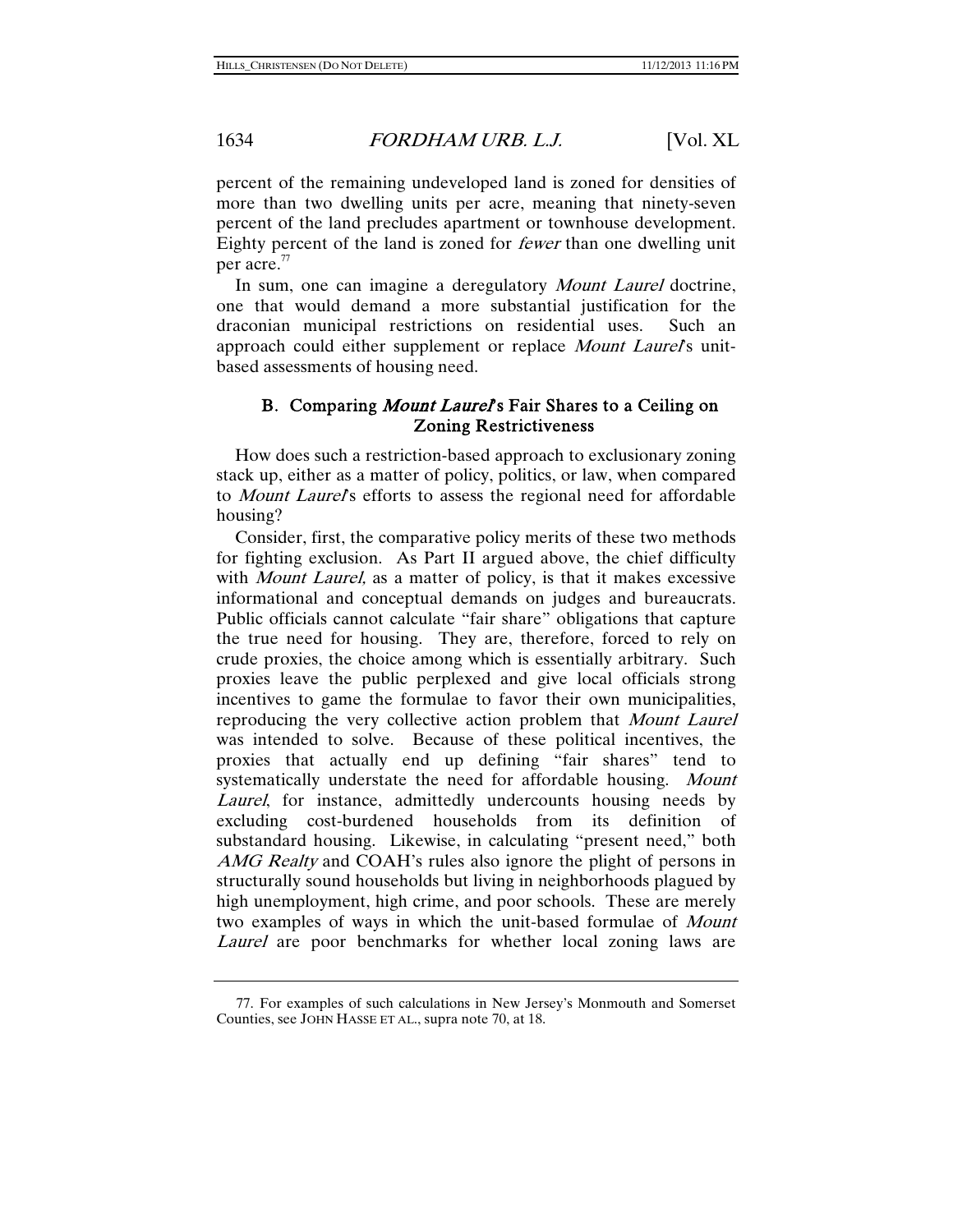excessively restrictive. As Part II notes, the catalogue of AMG Realty's flaws could be extended indefinitely. Moreover, the undercounting of "fair share" formulae extends to any unit-based system for assigning specific types of housing to particular jurisdictions. The informational demands of such systems are so great that the assessments of how many units are needed will generally be inaccurate, and the political competition for suburban votes will insure that the numbers always come in on the low side.

If Mount Laurel simply endorsed the unit-based strategy of "fair shares" as merely one tool with which to fight exclusionary zoning, then these flaws would be pardonable: better low numbers than no numbers, one might reasonably argue. Such low "fair shares" could always be supplemented by the libertarian strategy of trimming back on excessive regulation and thereby opening up the spigots of downward filtering of existing housing. Mount Laurel, however, did not embrace the unit-based strategy in such a partial way: Chief Justice Wilentz arguably put all of his affordable housing eggs in one "fair share" basket in *Mount Laurel II*, placating angry suburbs with the soothing thought that, once they achieved the numbers demanded by *AMG Realty* and, later, COAH, they would be off the hook and could freely enact "large-lot and open space zoning, that would maintain its beauty and communal character."<sup>78</sup> As Justice Skillman, one of the three original Mount Laurel judges, noted in upholding a township's ten-acre minimum lot size, "under Mount Laurel II, once a municipality discharges its obligations regarding housing for low and moderate-income households . . . it has no constitutional obligation to provide through zoning for a variety of other forms of housing."79 On this reading, Mount Laurel purchases political support for the "fair share" obligation by foregoing other more libertarian attacks on exclusionary zoning. This political calculation may have been sensible: striking down excessively restricting zoning even after a municipality ponied up their bureaucratically specified "fair share" of affordable housing would likely be perceived as piling on. Given the inaccuracy of the "fair shares" thus defined, however, the New Jersey Supreme Court may have bet its political capital on the wrong horse.

What about the relative political merits of the unit- and restrictionbased theories? That is a much closer case: homeowners will

 <sup>78.</sup> S. Burlington Cnty. NAACP v. Mount Laurel, 456 A.2d 390, 390 (N.J. 1983).

 <sup>79.</sup> New Jersey Farm Bureau v. Twp. of East Amwell, 882 A.2d 388, 394 (N.J. Super. Ct. App. Div. 2005).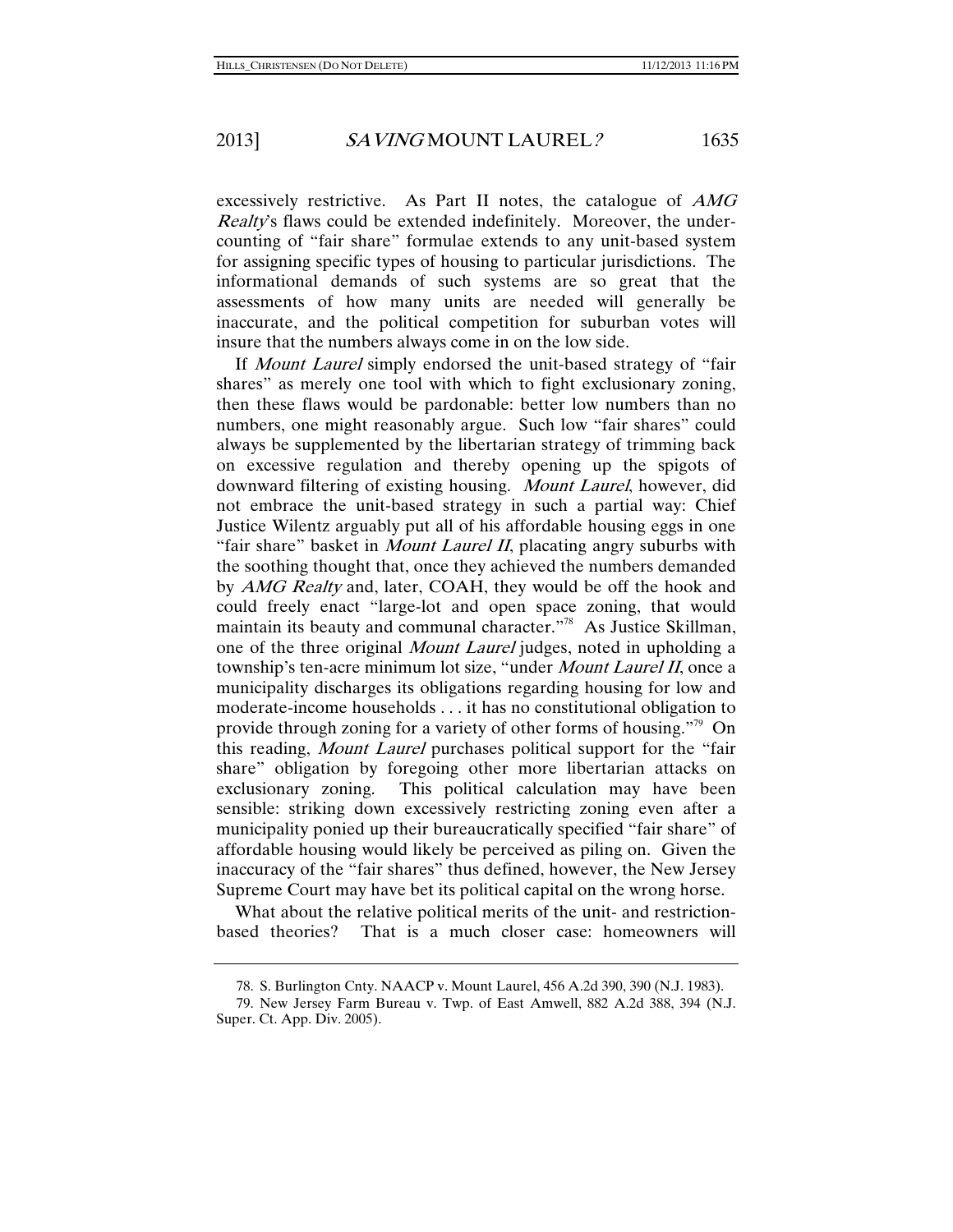certainly object to minimum residential densities. The experience in both Oregon and New Jersey suggests that such opposition can be fierce and successful. $80$  There are, however, two reasons for believing that density minimums may avoid some of the most intense aversion to Mount Laurel.

First, in addition to the usual opposition that any new construction might inspire among homeowners, "fair shares" of affordable housing also attract the residual opposition to the *fiscal* collective action problem described in Part I above that is especially salient when prospective residents require more expensive services or live in less expensive structures. Worries about "tipping" from one racial or socio-economic group to another are exacerbated to the extent that housing is reserved for lower-income groups. Precisely because Mount Laurel focuses its attention on low- and moderate-income housing, the doctrine would seem to be more prone to trigger these fears more directly than a mere density minimum. As the late Professor Payne argued, the theory requires recognition of a "constitutional right to shelter and the governmental obligation to meet the housing need to the maximum practicable extent  $\dots$ ."<sup>81</sup> Such a right to shelter, however, faces the obstacle of stable public opinion: while public opinion regarding welfare rights shifts over time and in response to elite and media influence, $82$  there is plentiful evidence that Americans consistently favor rights to minimum levels

81. Payne, Reconstructing, supra note 2, at 576.

 82. For an account of how elite and media opinion likely altered public support for welfare rights during the 1990s, see Saundra K. Schneider & William G. Jacoby, Elite Discourse and American Public Opinion: The Case of Welfare Spending, 58 POL. RES. Q. 367 (2005).

 <sup>80.</sup> In 2002, an organization called "Oregonians In Action" placed a ballot initiative on the state-wide ballot to overturn the state Land Conservation  $\&$ Development Commission's Metropolitan Housing Rule requiring minimum residential densities within urban growth boundaries. The measure was defeated only after supporters of the rule placed an alternative measure purporting to curb density increases. See ANTHONY FLINT, THIS LAND: THE BATTLE OVER SPRAWL AND THE FUTURE OF AMERICA 202-03 (2006); Nancy Chapman & Hollie Lund, *Housing* Density and Livability in Portland, in THE PORTLAND EDGE: CHALLENGES AND SUCCESSES IN GROWING COMMUNITIES 206, 213–14 (Connie P. Ozawa ed., 2004). In New Jersey, a proposal to require minimum residential densities died in the state legislature in part because of opposition from South New Jersey representatives from low-density counties who objected to the obligation to increase densities when their housing was more affordable than denser jurisdictions in Northern New Jersey. To view the withdrawn proposal, see S.B. 1, 214th Leg. (N.J. 2010), available at http://www.njleg.state.nj.us/2010/Bills/S0500/1\_R3.pdf. For further discussion of this topic, see Adam Gordon, The South Jersey S-1 Controversy, BLUE JERSEY (June 18, 2010), http://www.bluejersey.com/diary/15923/the-south-jersey-s1-controversy.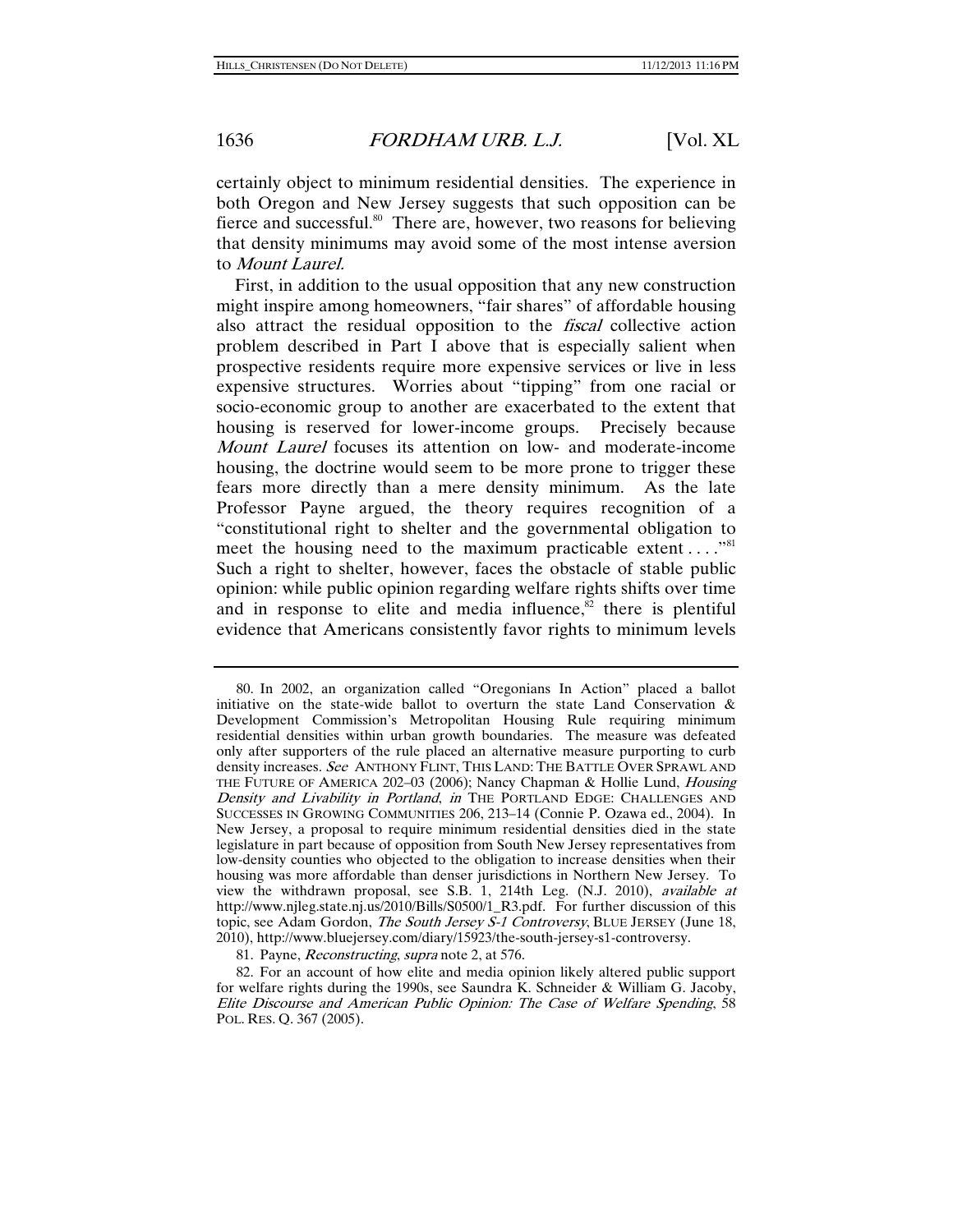of welfare only when these rights are conditioned on the recipients' making good-faith efforts to obtain employment and achieve financial independence, and they support constraints such as time limits on those rights as ways to insure that the right-holders meet these conditions.<sup>83</sup>

Unsurprisingly, in light of public hostility towards unconditional welfare rights, Mount Laurel II defends a right to shelter that dare not speak its name: Mount Laurel II self-consciously backs away from any explicit defense of a right to shelter in favor of language calling for a realistic "opportunity" for shelter.<sup>84</sup> Mount Laurel II is reticent not only in rhetoric but also in remedy: Mount Laurel II does not require municipalities to raise revenue for affordable housing through ordinary property taxation, even though such taxation would seem to be "practicable."<sup>85</sup> Instead, *Mount Laurel II* compels only those financing mechanisms that export burdens to non-residents or locally weak owners of vacant land, such as inclusionary zoning or applying for federal and state grants. According to Professor Payne, these limits are the result of the justices' recognition that "enforcement of a broadly-stated constitutional right to shelter . . . would be well beyond the practical capacity of the judicial system."86 But the phrase "practical capacity of the judicial system" here appears to be a euphemism for "political acceptability of the entitlement." This tension between the rhetoric and the right undermines the legitimacy of Mount Laurel. Indeed, to the extent that Mount Laurel is explicitly framed as a constitutional right of the poor to a minimum level of welfare, the doctrine triggers negative beliefs and stereotypes that fuel opposition to affordable housing, such as the belief that the

 <sup>83.</sup> For evidence from public opinion surveys regarding American attitudes towards welfare rights, see STEVE FARKAS ET AL., THE VALUES WE LIVE BY: WHAT AMERICANS WANT FROM WELFARE REFORM 16–20, 44–46 (1996); MARTIN GILENS, WHY AMERICANS HATE WELFARE: RACE, MEDIA, AND THE POLITICS OF ANTIPOVERTY PROGRAMS 2–8 (Susan Herbst & Benjamin Page eds., 1999).

<sup>84</sup>. See S. Burlington Cnty. NAACP v. Mount Laurel Twp., 456 A.2d 390, 465 (N.J. 1983).

<sup>85</sup>. Southern Burlington discusses the required "affirmative measures." Id. at 443–45, 456. While applying for available state and federal subsidies is among these required measures, raising taxes to finance affordable housing is not.

 <sup>86.</sup> Payne, supra note 2, at 567.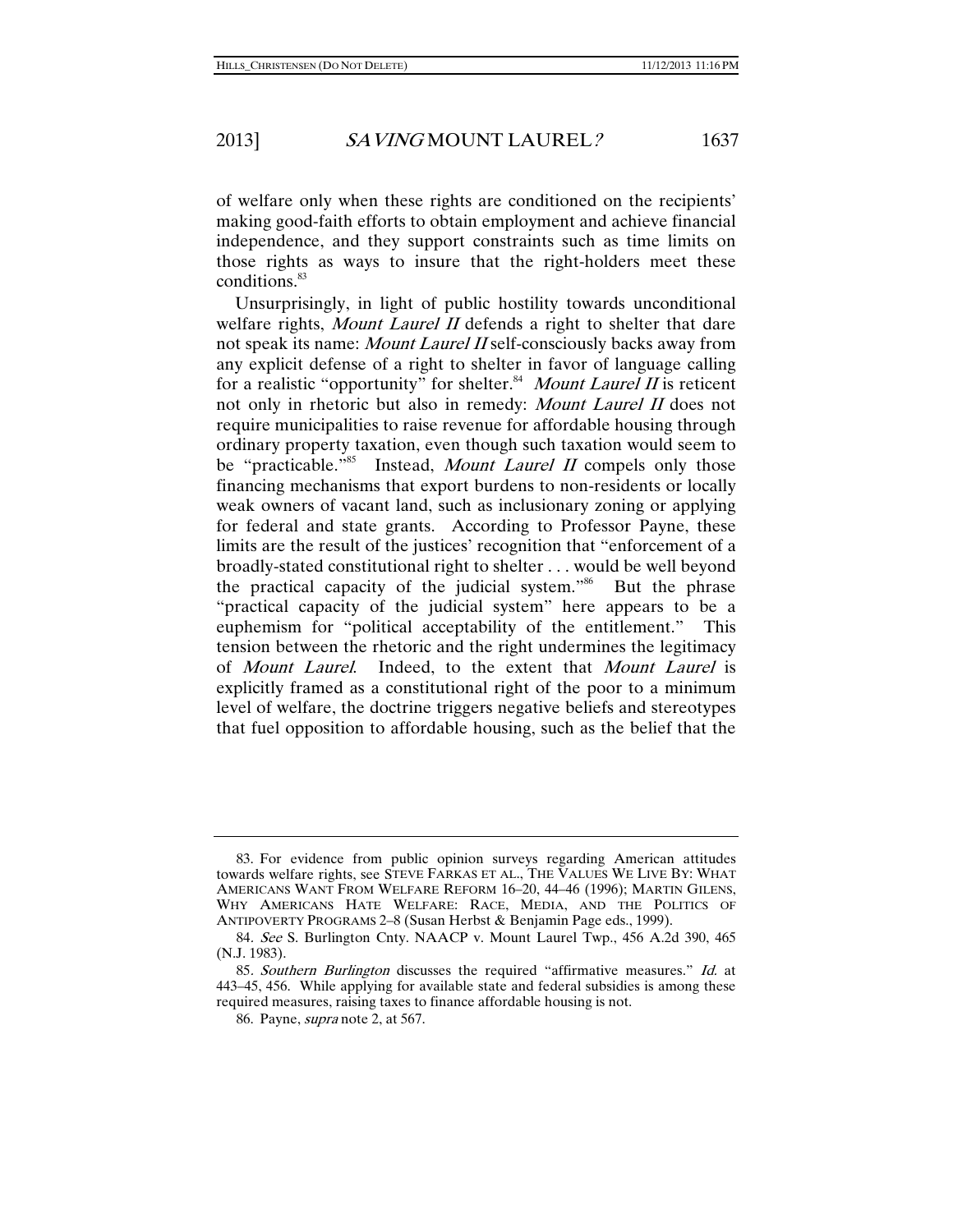poor "do not have a strong work ethic and prefer public assistance over self-sufficiency."<sup>87</sup>

By contrast, while minimum densities will certainly trigger the usual NIMBY reaction to changes in the housing status quo, such densities do not carry the extra baggage of welfare rights. The right to be free from excessive regulation has been championed by opinion leaders on the Right: Jack Kemp, President George Bush's Secretary of Housing & Urban Development, embraced the goal of breaking down regulatory barriers to affordable housing.<sup>88</sup> To be clear, New Jersey homeowners are not likely to be swayed by abstract considerations of ideology. But Republican leaders are more likely to be swayed by considerations of abstract ideology than the rank and file. By styling the right to be free from exclusionary zoning as a right that applies to all housing types and not only income-constrained housing, the anti-restriction theory also casts the housing question "as an issue affecting all Americans" rather than an issue of importance only to the poor, thereby avoiding stigmatizing stereotypes that inflame homeowner opinion against affordable housing.<sup>89</sup>

There is a second structural reason why minimum densities might be politically easier to implement than "fair shares" of actual units. "Fair shares" require identification of specific "Mount Laurel units" that must be built or rehabilitated in order to satisfy a municipal obligation. By contrast, the minimum density does not require specific developments to be proposed and sited. It requires only that zoning be relaxed, a process that can occur through relatively diffuse text amendments, such as adding apartments to industrial or commercial zones or by changing the definitions of permissible residential uses. Oregon's experience provides anecdotal evidence that such purely regulatory change, unconnected to specific groundbreakings, can be smuggled past neighborhood opposition for extended periods of time. The Metropolitan Housing Rule only

 <sup>87.</sup> Mai Thi Nguyen et al., Opposition to Affordable Housing in the USA: Debate Framing and the Responses of Local Actors, 30 HOUSING THEORY & SOC'Y 107, 122 (2012).

<sup>88.</sup> See Jack Kemp, Mandate to the Commission, in ADVISORY COMM'N ON REGULATORY BARRIERS TO AFFORDABLE HOUS., "NOT IN MY BACK YARD": REMOVING BARRIERS TO AFFORDABLE HOUSING (1991), available at http://www.huduser.org/publications/pdf/NotInMyBackyard.pdf.

 <sup>89.</sup> Nguyen et al., supra note 87, at 112.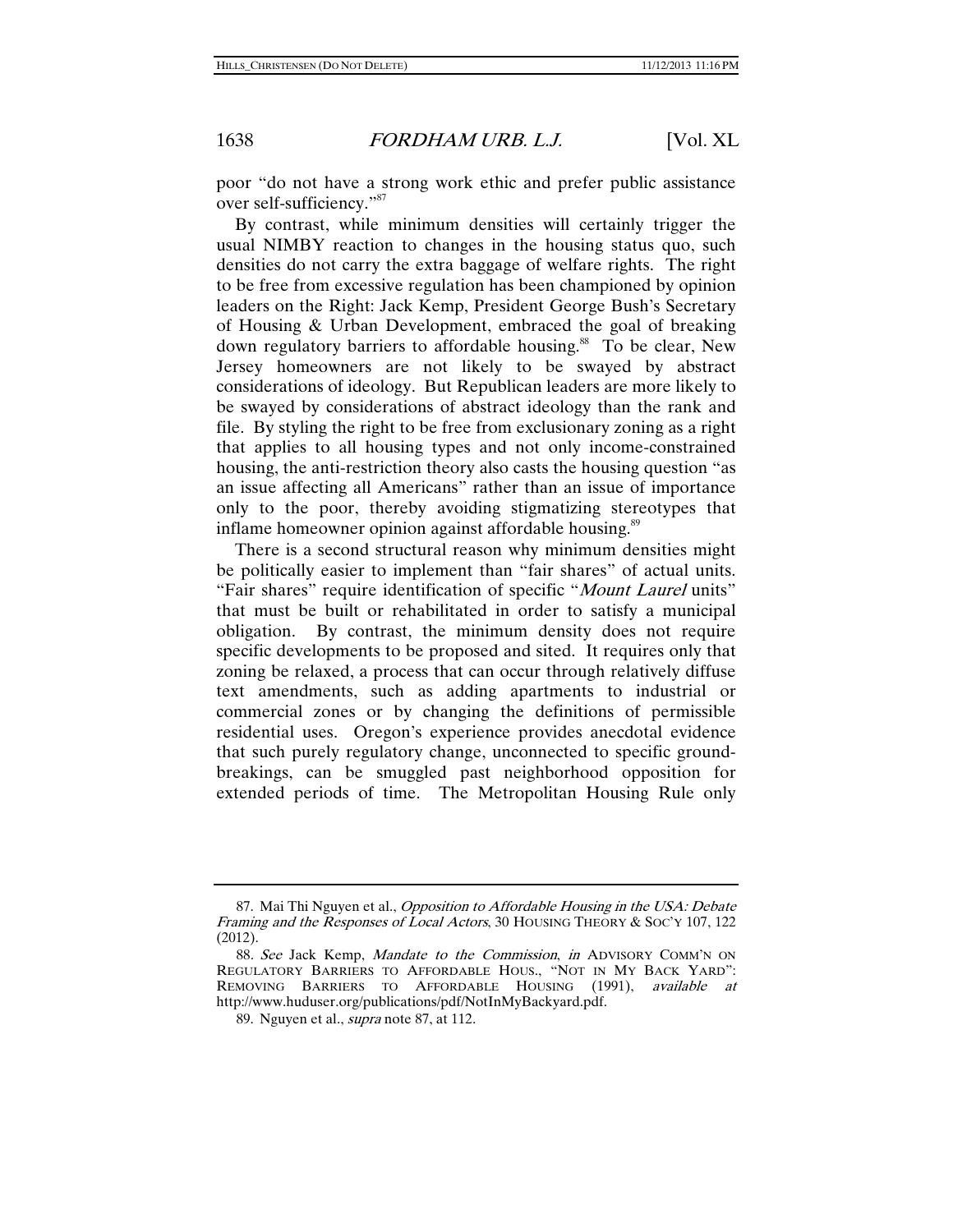generated serious neighborhood opposition in the mid-1990s, a decade after it was promulgated.<sup>90</sup>

The claim that a density-based strategy will confront less political opposition than the unit-based strategy, however, must be taken as a hypothesis and not a proven fact. Incumbent landowners have strong economic incentives to defend restrictive zoning to protect their home values regardless of whether proposed housing is incomerestricted.<sup>91</sup> Professor Payne is surely correct to note that an all-out assault on zoning would likely fail, because "land use controls have substantial social value in their own right" and are "not about to wither away anytime soon in the modern state." $92$  Any attack on zoning restrictiveness, therefore, is politically feasible only if it is temperate and limited, attacking only those restrictions that are the product of the sorts of collective action problems described in Part I. The anti-restriction theory outlined here attempts to meet these requirements by giving municipalities broad latitude to apportion their "zoning budget" across parcels as they please, by making the ceiling on restrictiveness a rebuttable presumption, and by defining the ceiling in terms of the state-wide mix of housing types.

#### C. Implementing a Ceiling on Zoning Restrictiveness Through Filtering Credits

What legal basis could there be for imposing such a presumptive ceiling on municipal zoning power? Ordinary constitutional theories of substantive due process and statutory ultra vires theories have limited value, because they generally require proof that a municipality has singled out a neighborhood or landowner for distinctively unfavorable treatment. Bailes v. Township of East *Brunswick*<sup>93</sup> illustrates this prohibition on "singling out." In *Bailes*, the plaintiffs challenged a special "rural preservation zone" that had been imposed on mostly undeveloped lots in particular areas of the township and that limited the development of such lots of six acres for every residential dwelling unit while leaving place higher density

 <sup>90.</sup> On the growth of neighborhood opposition in the mid-1990s over the planning of Southwest Portland, see Bradshaw Hovey, Making the Portland Way of Planning: The Structural Power of Language, 2 J. PLANNING HIST. 140, 147–57 (2003).

<sup>91.</sup> For the classic discussion of these incentives, see FISCHEL, *supra* note 23. For recent empirical confirmation, see Hilber & Robert-Nicoud, supra note 54.

<sup>92.</sup> See Payne, *supra* note 2, at 574.

 <sup>93.</sup> Bailes v. Twp. of E. Brunswick, 882 A.2d 395 (N.J. Super. Ct. App. Div. 2005).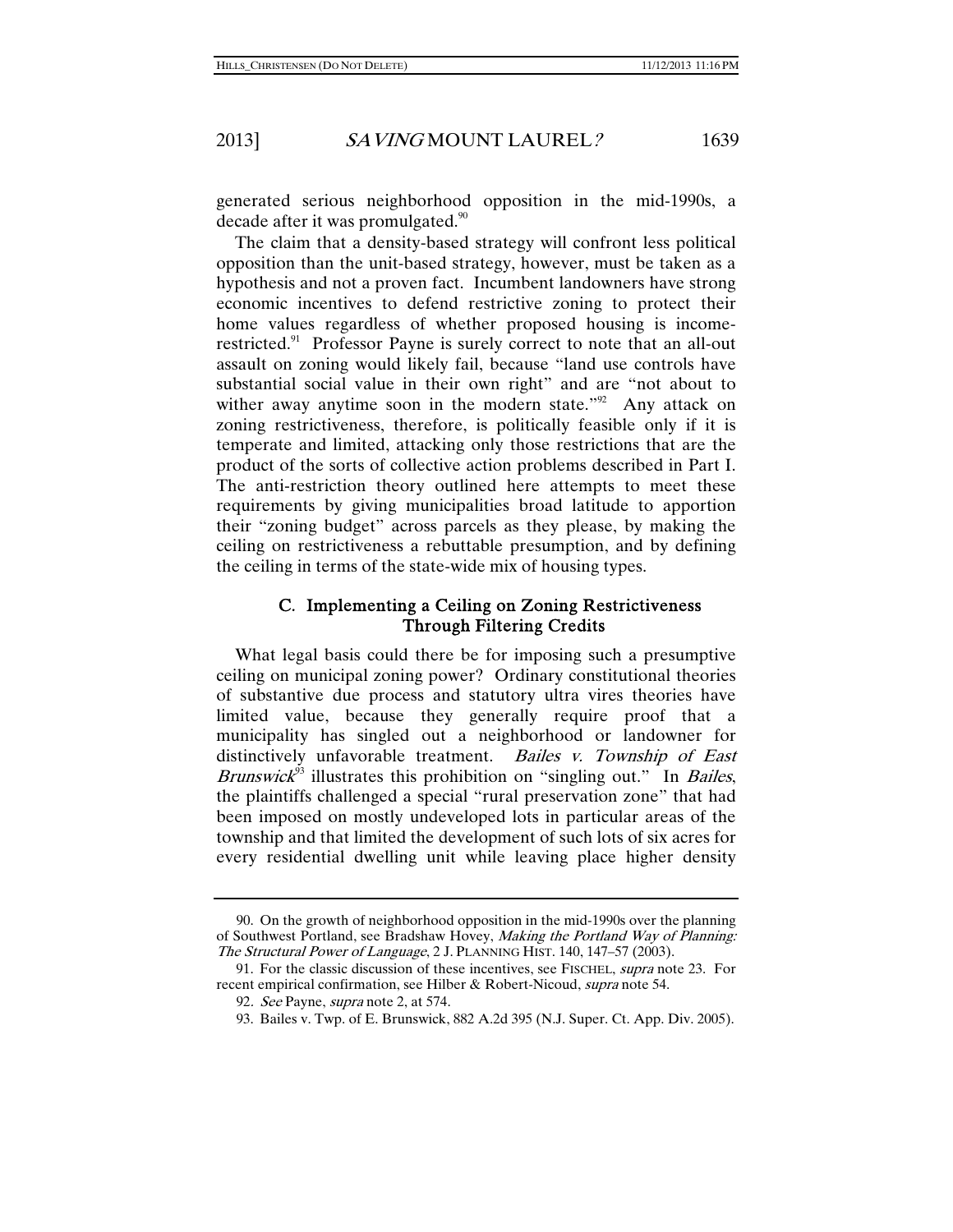zoning for the balance of the township's residents. In holding that the zoning violated New Jersey's Municipal Land Use  $law<sub>1</sub><sup>94</sup>$  Justice Skillman relied heavily on the State Planning Commission's "equity policy," because "[m]ost of East Brunswick, including substantial parts of the RP zone, has been developed with residences on small lots," while "[p]laintiffs are a relatively small group of landowners who have continued to farm and conduct other low-intensity uses of their properties."95

Focusing on the "singling out" of landowners by their neighbors is useless against even-handed zoning that imposes low-density restrictions on all or most residential uses within a jurisdiction. Such laws do not involve intra-municipal exploitation of landowners by their neighbors, but rather inter-municipal collective action problems. Their flaw is not that they single out landowners within a municipality for unfavorable treatment compared to the landowner's neighbors but rather that they inefficiently restrict residential uses beneath levels that everyone would prefer if only they could coordinate their zoning laws. To deal with such even-handed laws one needs a doctrine similar to *Mount Laurel* in its focus on limiting the exclusion of residential uses.

The state legislature of any state, of course, could authorize a restriction-based strategy against exclusionary zoning similar to that outlined here. Indeed, one legislature has already done so: The Oregon state legislature has adopted planning statutes authorizing the Oregon Land Conservation & Development Commission (LCDC) to adopt land-use planning "goals,"96 and, pursuant to this mandate, the LCDC has adopted Goal 10 on Housing, requiring local plans to "encourage the availability of adequate numbers of needed housing units at price ranges and rent levels which are commensurate with the financial capabilities of Oregon households and allow for flexibility of housing location, type and density."<sup>97</sup> Unlike *Mount Laurel*, Goal 10 is not focused exclusively on protecting the supply of housing affordable by low- and moderate-income groups but instead requires

 <sup>94.</sup> N.J. STAT. ANN. § 40:55D-62(a) (West 2008)("The zoning ordinance shall be drawn with reasonable consideration to the character of each district and its peculiar suitability for particular uses and to encourage the most appropriate use of land.").

<sup>95</sup>. Bailes, 882 A.2d at 409.

<sup>96</sup>. See OREGON REV. STAT. ANN. § 197.040(2)(a) (West 2009) ("Pursuant to ORS chapters 195, 196 and 197, the commission shall: (a) Adopt, amend and revise goals consistent with regional, county and city concerns . . . .").

 <sup>97.</sup> OR. ADMIN. R. 660-015-0000(10) (2013), available at http://www.oregon.gov/ LCD/docs/goals/goal10.pdf.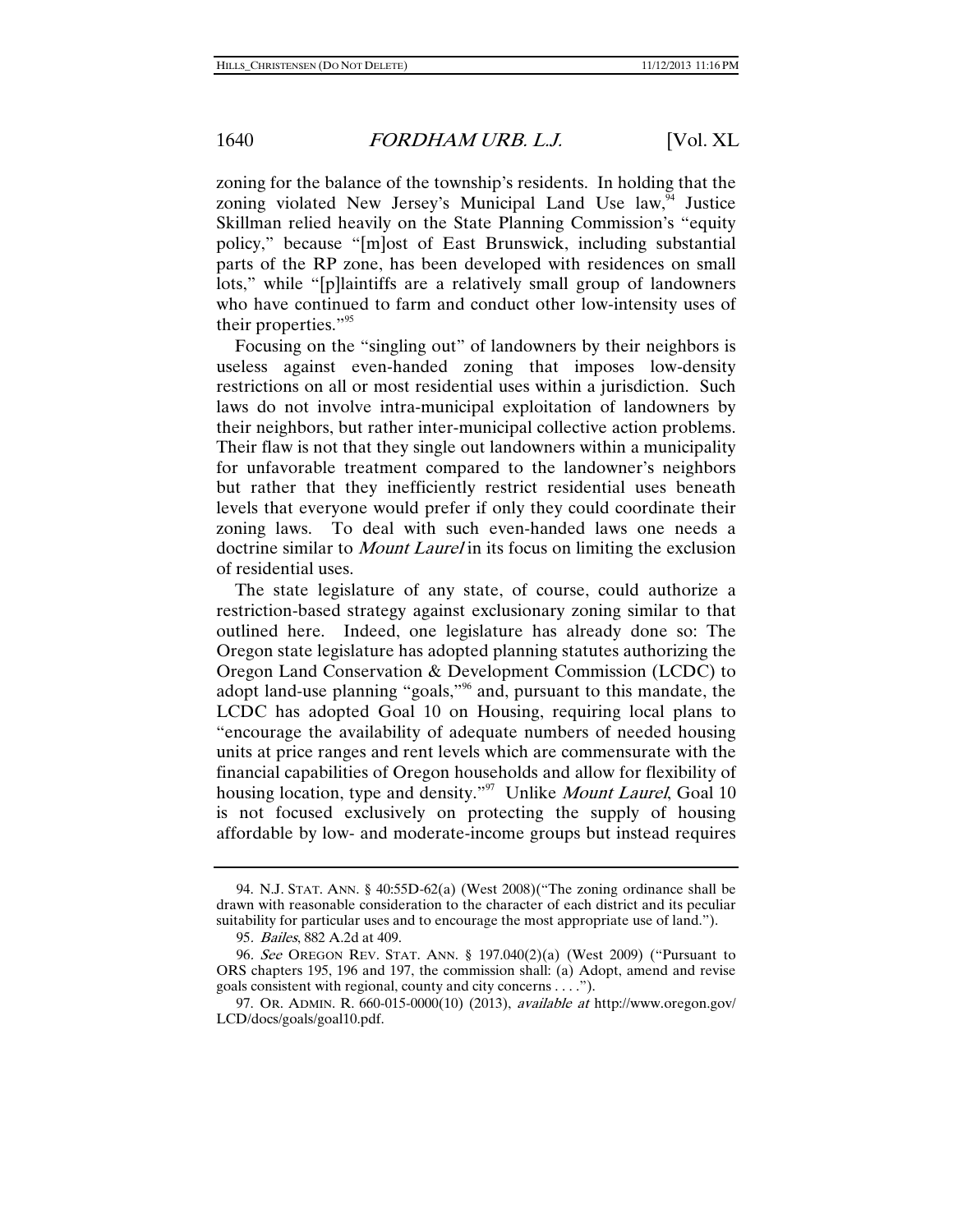that municipalities accommodate all housing types at every income level. Accordingly, the LCDC has construed Goal 10 in its "Metropolitan Housing Rule" to require municipal zoning to accommodate minimum levels of residential density such that smaller cities must provide for an overall density of at least six units per acre, medium-sized cities provide for at least eight units per acre, and that the larger urbanized areas provide for at least ten units per acre.<sup>98</sup>

Unfortunately, Oregon's system is also accompanied by aggressive enforcement of urban growth boundaries that reduce the supply of buildable land in suburban and rural areas.<sup>99</sup> Those boundaries were the quid pro quo by which advocates of "smart growth" in Oregon persuaded environmentalists to support higher urban densities.<sup>100</sup> As a result, Oregon's experience with increased densities is difficult to compare to New Jersey's experience with fair share. The evidence suggests that Oregon's system of smart growth performed worse than New Jersey's unit-based system in controlling housing  $costs$ ,<sup>101</sup>, perhaps because the effects of urban growth boundaries cancelled out the effects of higher densities. On the other hand, the LCDC's rules do not seem to have inspired the political resentment of COAH's rules, and unlike COAH, the LCDC enforces Goal 10 aggressively, rejecting fifty-two of fifty-three plans submitted by cities with populations over 5000 for failing to comply with Goal  $10^{102}$ 

 100. For a description of the alliance between environmentalists and developers that created the urban growth boundaries in Oregon, see PETER A. WALKER & PATRICK T. HURLEY, PLANNING PARADISE: POLITICS AND VISIONING OF LAND USE IN OREGON 43–75, 114–18 (2011). For a general history of Oregon's experience with the urban growth boundaries, see PLANNING THE OREGON WAY: A TWENTY-YEAR EVALUATION (Carl Abbott, et al. eds., 1994).

 101. Oregon had a larger share of cost-burdened renter households than New Jersey and added fewer rental units than New Jersey. GREGORY K. INGRAM ET AL., SMART GROWTH POLICIES: AN EVALUATION OF PROGRAMS AND OUTCOMES 78–79 (2009), available at http://www.lincolninst.edu/pubs/Smart-Growth-Policies-Ch-6- Affordable-Housing.pdf.

 <sup>98.</sup> OR. ADMIN. R. 660–007-0035 (West, Westlaw through Oregon Bulletin dated July 1, 2013).

 <sup>99.</sup> For an overview of Oregon's system of urban growth boundaries and mandated densities, see Edward J. Sullivan, The Quiet Revolution Goes West: The Oregon Planning Program 1961–2011, 45 J. MARSHALL L. REV. 357 (2012).

 <sup>102.</sup> GERRIT KNAAP & ARTHUR C. NELSON, THE REGULATED LANDSCAPE: LESSONS ON STATE LAND USE PLANNING FROM OREGON 80 (1992). The LCDC has often used aggressive rhetoric in defense of its state housing goals. See, e.g., Seaman v. City of Durham, Or. LCDC, No. 77-0925 (1978) ("Goal 10 speaks of the housing needs of Oregon households, not the housing needs of Durham's households. Its meaning is clear: planning for housing must not be parochial. Planning jurisdictions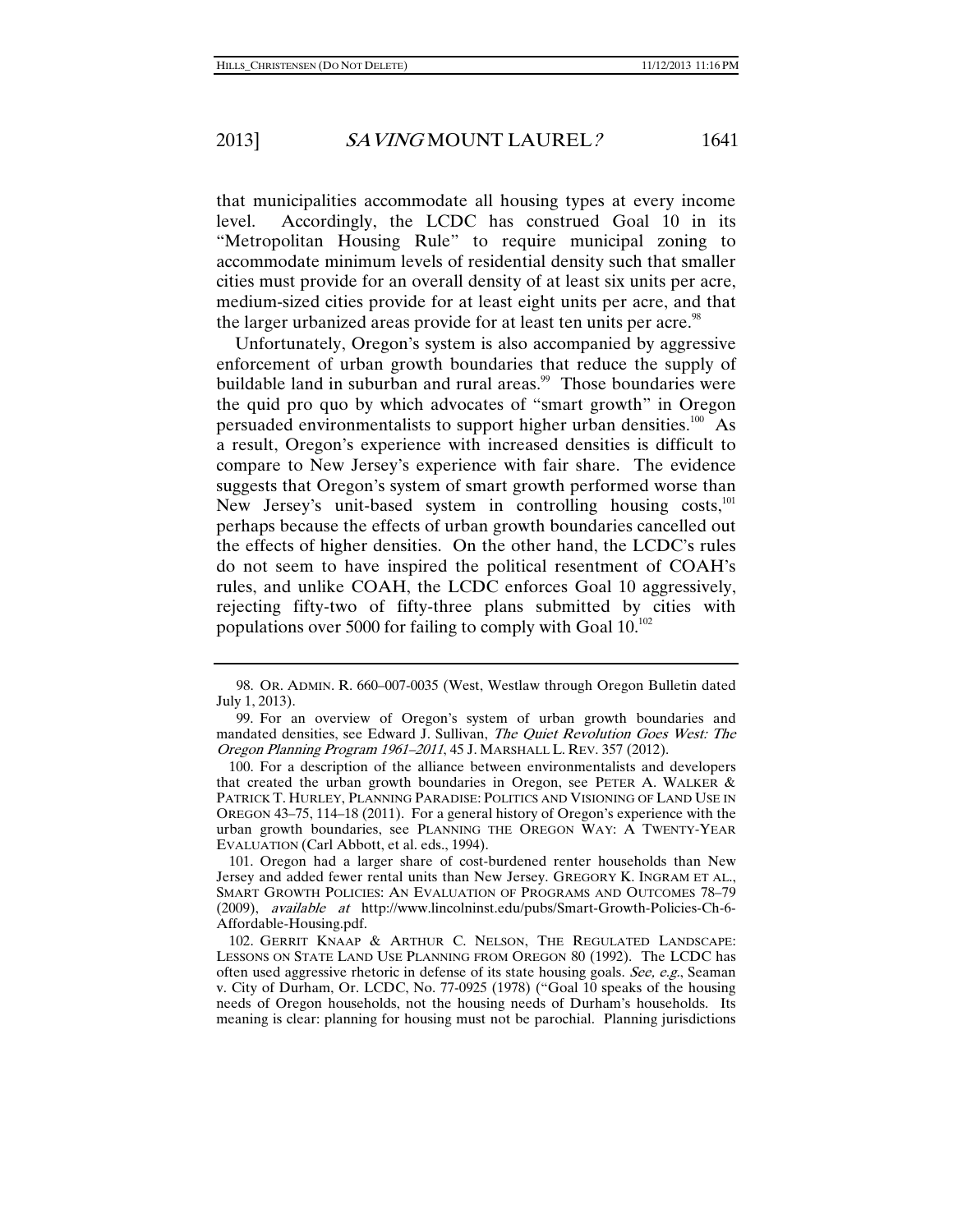Short of the New Jersey legislature's improbably adopting a density mandate similar to Oregon's, is there anything that the New Jersey courts or COAH could do to introduce a limit on the restrictiveness of zoning laws within the framework set out by Mount Laurel and the New Jersey Fair Housing Act? One possibility is to give "fair share" credit to local governments who adopt higher overall residential densities and promote multifamily housing, even when such housing is not deed-restricted regarding the amounts for which it can be sold or rented. The theory behind such credits is that new market-rate housing would indirectly result in affordable units through downward filtering.

Unfortunately, COAH has given filtering a bad name among advocates of affordable housing.<sup>103</sup> The New Jersey Appellate Division has lent its authority to their criticisms of COAH by invalidating COAH's use of filtering calculations to reduce estimates of total regional housing need. COAH assumed that some sound housing units would become less expensive over time as they aged, eventually becoming affordable to low- and moderate-income households, allegedly resulting in 59,156 sound housing units becoming affordable to low- or moderate-income households between 1999 and 2014.<sup>104</sup> Based on this estimate, COAH subtracted 59,156 units from the overall statewide projected need of 140,365 units. The appellate division rejected this theory by noting that COAH produced no "data that would demonstrate whether, in 2004 or 2006, there exists an overall housing surplus in New Jersey, that more houses are being built than households being formed, and that housing with moderate operating costs is now being constructed."<sup>105</sup> In effect, COAH simply assumed that the supply market-rate housing was somehow growing faster that housing need, creating automatic filtering, without any proof that any municipality actually loosened up the regulation of market-rate housing.

It would be unfortunate if COAH's dishonest abuse of the filtering concept led to its abandonment by the friends of Mount Laurel. If

must consider the needs of the relevant region in arriving at a fair allocation of housing types. . . ."), quoted in ROBERT C. ELLICKSON & VICKI L. BEEN, LAND USE CONTROLS: CASES AND MATERIALS 785 (3d ed. 2005)

<sup>103.</sup> Alan Mallach, The Betrayal of Mount Laurel: Will New Jersey Get Away with Gutting its Landmark Fair Housing Legislation?, SHELTERFORCE ONLINE (March-April 2004), available at http://www.shelterforce.com/online/issues/134/ mtlaurel.html.

 <sup>104.</sup> N.J. ADMIN. CODE. § 5:94, app. a, tbl.10, at 94-42 (2011).

<sup>105</sup>. In re Adoption of 5:94 & 5:95, supra note 5, at 371.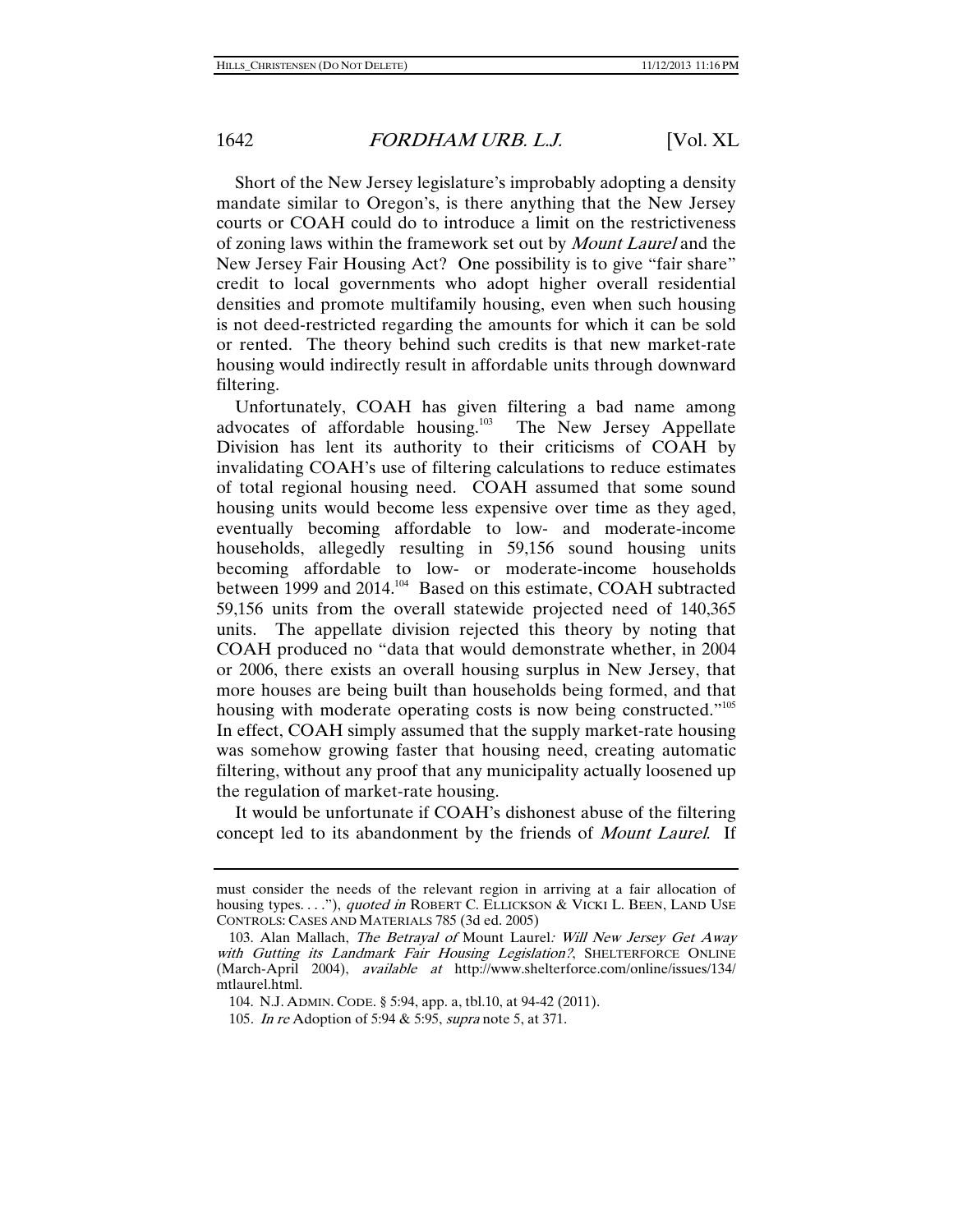deployed with integrity, filtering credits could provide an important incentive for municipalities to deregulate their housing markets. The critical problem with COAH's use of filtering was that COAH required nothing in return from municipalities in return for the filtering reduction: the reduction was not a carrot but a gift. The proper use of filtering would create an incentive for municipalities to reduce regulation of market-rate housing by reducing the "fair share" obligation only for those municipalities that amend their zoning laws to meet state standards for minimum percentages of multifamily housing and gross residential density. Those standards should be stringent and data-driven. In return for any filtering credit, the state ought to insist on zoned gross densities far higher than the one-acre lot minimums that prevail in suburban New Jersey, and the state should provide data that a such deregulation actually reduces housing costs to the point where the bottom tier of existing housing will likely filter down to low- and moderate-income households.

Such a use of filtering credits will prove controversial among friends of Mount Laurel, because these credits reduce the obligation to encourage the production of income-restricted units that Mount Laurel's advocates regard as the doctrine's central purpose. But such units are fragile benefits—beneficial to the lucky few who receive them, but useless to the majority of New Jersey's low- and moderateincome households who will inevitably be housed in filtered structures. New Jersey's median family income was \$65,370 in 1999; according to the 2000 Census, there were well over 300,000 families making less than fifty percent of this income.<sup>106</sup> By contrast, Mount Laurel has been estimated to have made available only 60,731 affordable units, $107$  leaving much more than eighty percent of New Jersey's poor dependent on housing made available through means other than *Mount Laurel's* unit-based strategy.

Given these disparities, it may be worthwhile to sacrifice some of those Mount Laurel units if such sacrifice will yield a substantial deregulation of market-rate units. The informational burdens and political turmoil from which Mount Laurel has suffered over its

 <sup>106.</sup> U.S. CENSUS BUREAU, NEW JERSEY: 2000, at 4 (2002) available at http://www.census.gov/prod/2002pubs/c2kprof00-nj.pdf.

<sup>107</sup>. Mount Laurel is estimated to have made available 60,731 affordable units between 1980 and 2000. See STUART MECK ET AL., REGIONAL APPROACHES TO AFFORDABLE HOUSING 39 (2003).